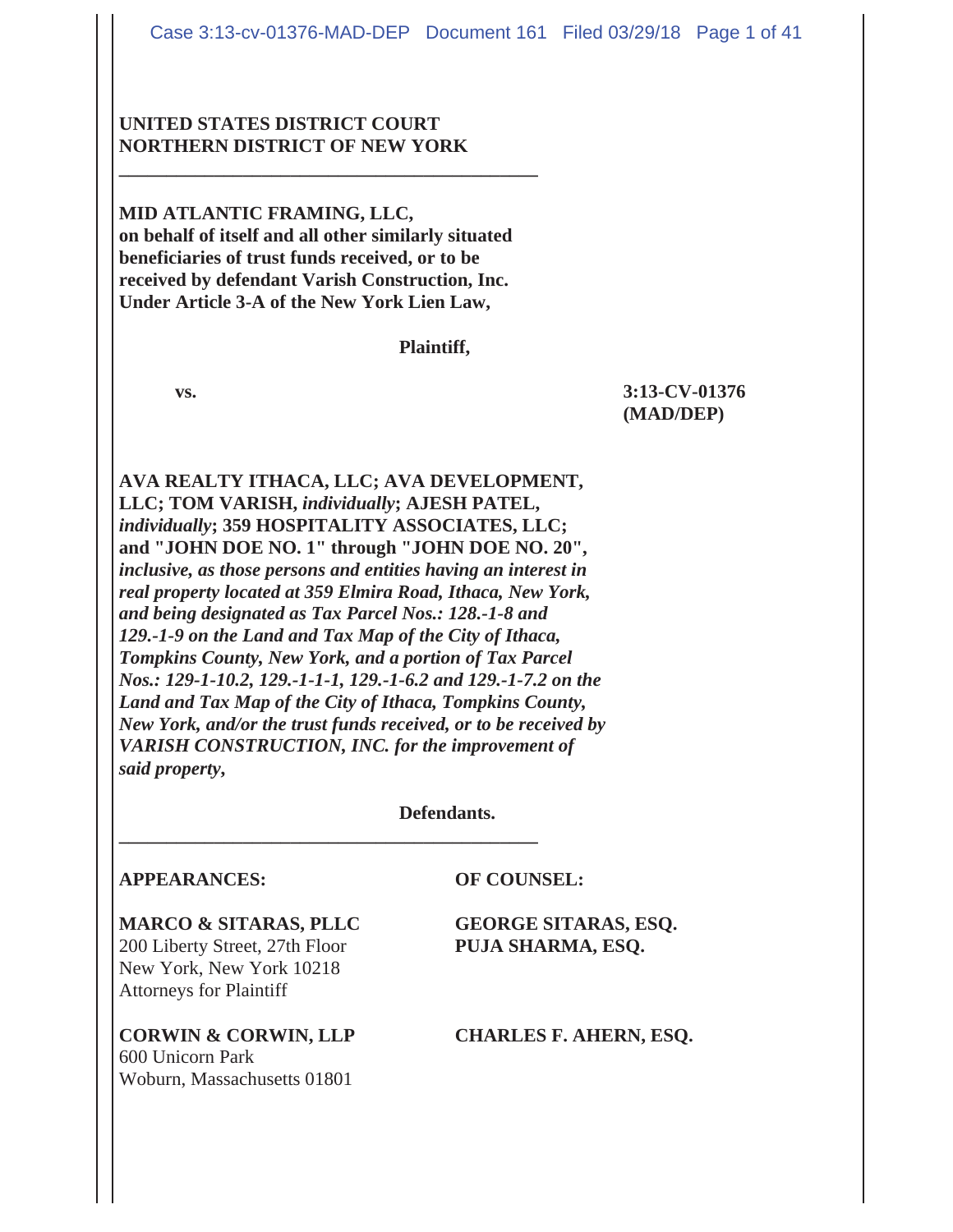Attorneys for Plaintiff

# 39 North Pearl Street **DAVID C. ROWLEY, ESQ.**

# **COOPER ERVING & SAVAGE, LLP CARLO ALEXANDRE C. de OLIVEIRA, ESQ.**

4th Floor Albany, New York 12207 Attorneys for Defendants AVA Realty Ithaca, LLC, AVA Development, LLC, and Ajesh Patel

#### **Mae A. D'Agostino, U.S. District Judge:**

#### **MEMORANDUM-DECISION AND ORDER**

#### **I. INTRODUCTION**

Plaintiff commenced this action on November 5, 2013, seeking damages in connection with a construction project in which Plaintiff performed work as a subcontractor of Varish Construction, Inc. (together with owner/principal, Tom Varish) on property owned at the time by AVA Realty Ithaca, LLC (together with AVA Development LLC and Ajesh Patel, collectively "AVA"). *See* Dkt. No. 1. In a July 24, 2015 Memorandum-Decision and Order, the Court granted in part and denied in part AVA's motion for judgment on pleadings and granted Plaintiff's cross motion for leave to file a second amended verified complaint. *See* Dkt. No. 68.

 On August 4, 2015, Plaintiff filed its second amended complaint. *See* Dkt. No. 69. In the second amended complaint, Plaintiff added Wilmington Savings Fund Society, FSB ("WSFS") as a Defendant in this action. *See id.* Currently before the Court is Defendant WSFS's motion to dismiss the claims asserted against it in the second amended complaint. *See* Dkt. No. 82.

Thereafter, Plaintiff sought leave to file a third amended complaint. *See* Dkt. No. 115. On December 7, 2016, Magistrate Judge Peebles heard oral argument in connection with the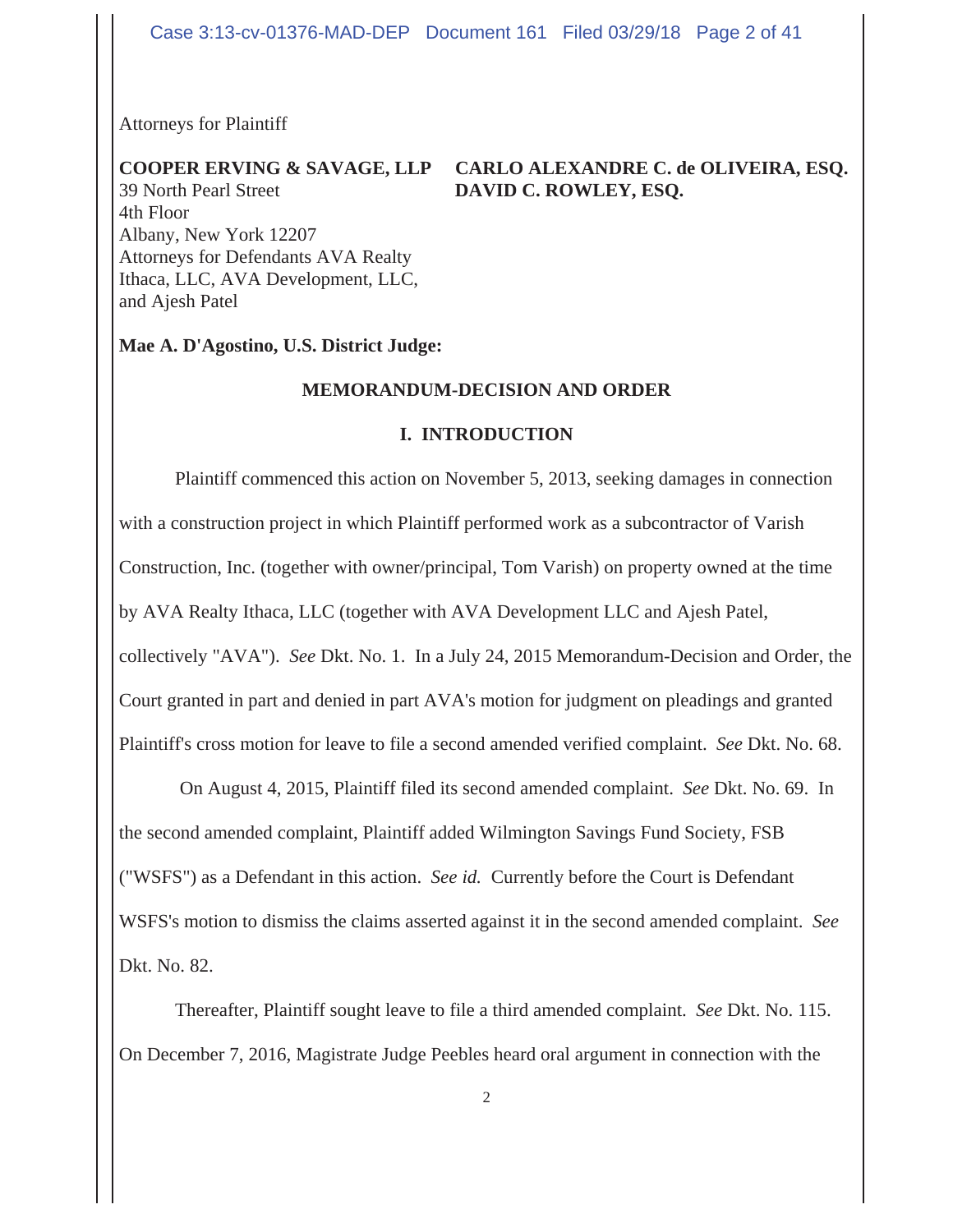motion. *See* Dkt. No. 129. At the close of argument, Magistrate Judge Peebles issued an oral decision denying Plaintiff's motion to amend and to join a party. *See id.*; *see also* Dkt. No. 128. Thereafter, on September 11, 2017, the Court affirmed Magistrate Judge Peebles' order and further granted Plaintiff's motions for default judgment against Defendants Tom Varish and 359 Hospitality. *See* Dkt. No. 151.

Currently before the Court are the following motions: (1) Defendants AVA Realty Ithaca, LLC, AVA Development, LLC and Ajesh Patel's motion for summary judgment (Dkt. No. 140); (2) Plaintiff's motion for summary judgment (Dkt. No. 141); and (3) Plaintiff's motion to strike the declaration of Tom Varish (Dkt. Nos. 159 & 160).

### **II. BACKGROUND**

# **A. The Parties**

Defendant AVA Realty Ithaca, LLC, is a foreign limited liability company organized and existing under the laws of the State of Pennsylvania. *See* Dkt. No. 140-53 at ¶ 1. AVA Realty Ithaca was the owner of the property that is the subject of this case at the time Plaintiff's Notice of Mechanic's Lien was filed. *See id.* Defendant AVA Development, LLC, is a limited liability company organized and existing under the laws of the State of New Jersey. *See id.* at ¶ 2. Defendant 359 Hospitality Associates, LLC, is a domestic limited liability company and the owner of the property located at 359 Elmira Road, Ithaca, New York. *See id.* at ¶ 4. Defendant Ajesh Patel is a member of AVA Realty Ithaca, LLC, AVA Development, LLC, and 359 Hospitality Associates. See id. at [3.<sup>1</sup> Defendant Varish Contractors International, Inc. ("VCI")

<sup>&</sup>lt;sup>1</sup> Defendants AVA Realty Ithaca, LLC, AVA Development, LLC, and Ajesh Patel will be referred to collectively as the "AVA Defendants."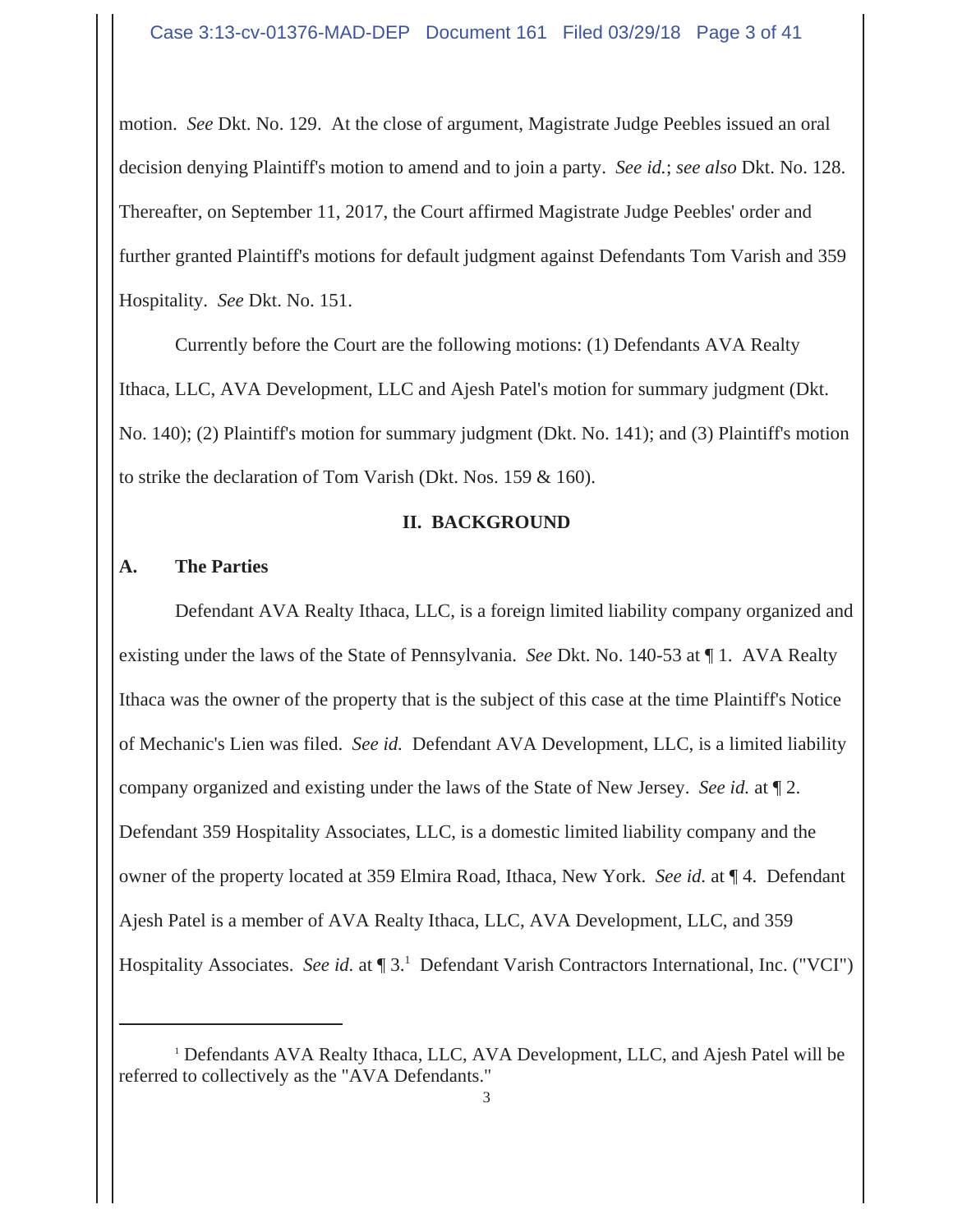eventually became the general contractor in a contract entered into with Defendant AVA Realty Ithaca, LLC (the "Prime Contract"), for the construction of a Fairfield Inn & Suites Hotel at 359 Elmira Road, Ithaca, New York (the "Property"). *See id.* at ¶ 5.

# **B. The Building Loan**

On March 1, 2012, AVA Realty Ithaca, LLC and Wilmington Savings Fund Society ("WSFS") entered into a construction loan agreement (the "CLA") for the construction of the Fairfield Inn & Suites. *See* Dkt. No. 141-47 at ¶ 1. Under the CLA, WSFS agreed to loan AVA Realty the principal sum of \$6,725,000. *See id.* at ¶ 2. The CLA was evidenced by a promissory note in the principal amount of \$6,725,000, and secured by a building loan mortgage on the Property. *See id.* at ¶ 3. Defendant AVA Realty was the fee owner of the Property pursuant to a deed dated December 29, 2011. *See id.* at ¶ 4.

# **C. The Prime Contract**

On March 1, 2012, AVA Realty, as owner, entered into a prime contract with its affiliate, AVA Development, as "Contractor," for the construction of the project for the sum of \$5,200,000 (the "AVA Development Contract"). *See* Dkt. No. 141-47 at ¶ 8. Since Defendant Patel is the owner and operator of both AVA Development and AVA Realty, he executed the AVA Development Contract on behalf of both entities. *See id.* at ¶ 9.

AVA Realty entered into a contract with VCI dated May 12, 2012, wherein VCI, as general contractor, agreed to build the hotel project for AVA Realty for the lump sum price of \$5,700,000. *See id.* at ¶ 12. The VCI Contract included "General Conditions of the Contract for Construction, AIA Form A201-2007" (the "General Conditions"). *See id.* at ¶ 13. Under Article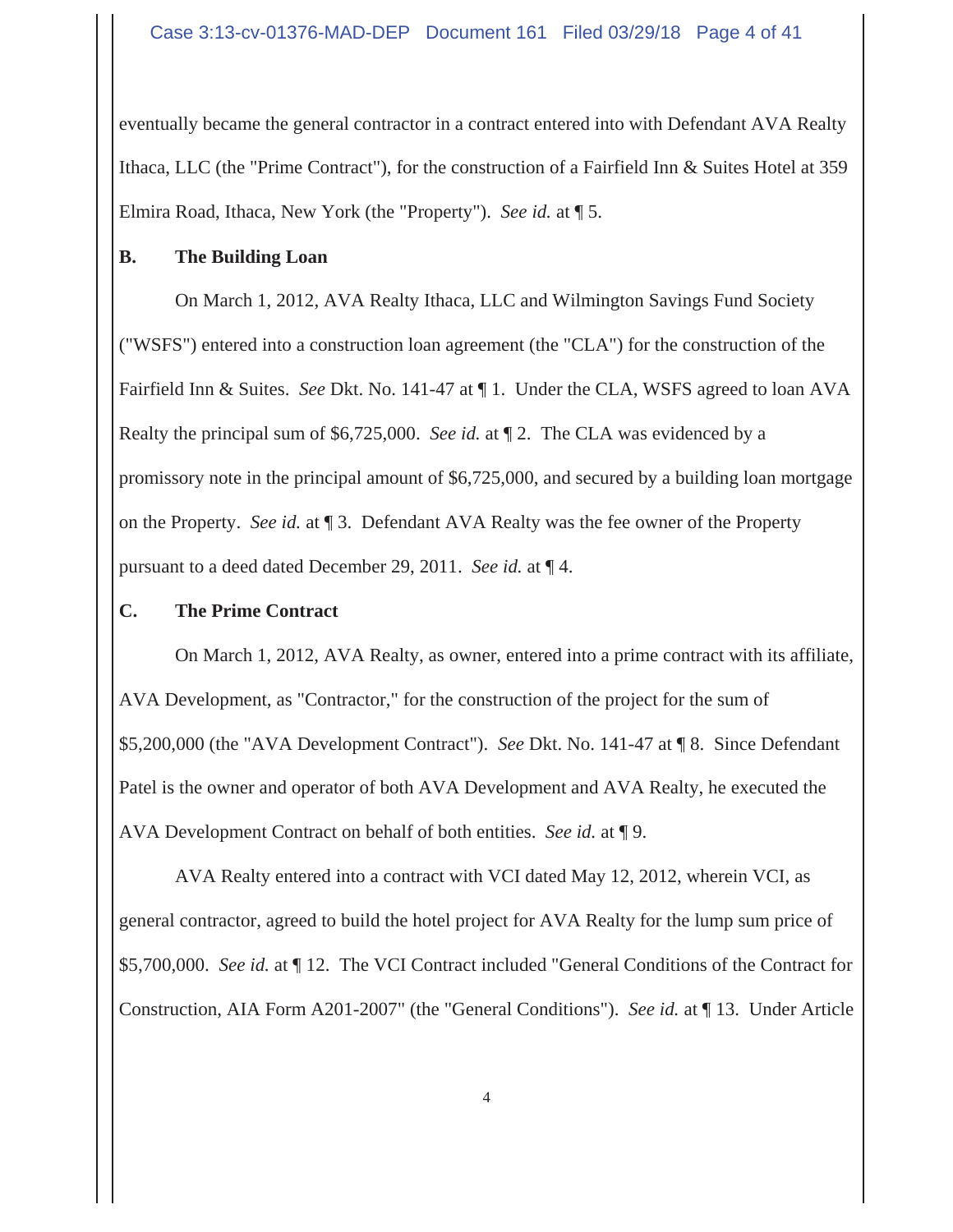3 of the VCI Contract, the dates for the commencement and completion of work were left blank. *See id.* at ¶ 14.

# **D. The Mid Atlantic Subcontract**

On September 24, 2012, VCI entered into a subcontract with Mid Atlantic where Mid Atlantic agreed to provide labor and materials for the construction of the building shell and framing work for the price of \$721,000.00 (the "Mid Atlantic Subcontract"). *See* Dkt. No. 141- 47 at ¶ 15. Mid Atlantic submitted six payment applications to VCI totaling \$732,740.00, which included the original contract amount of \$721,000.00, plus change orders for additional work in the amount of \$11,740.00. *See id.* at ¶ 16.

According to Mid Atlantic, as of its fourth payment application, which covered work through January 31, 2013, Mid Atlantic had completed 99% of its subcontract work. *See id.* at ¶ 17. The AVA Defendants, however, contend that substantially less than 99% of Mid Atlantic's work was completed as of January 31, 2013. *See* Dkt. No. 147 at ¶ 17. Moreover, Mid Atlantic contends that it received only one payment from VCI in the amount of \$115,000, pursuant to VCI Check # 3277 dated December 26, 2012. *See* Dkt. No. 141-47 at ¶ 18. The AVA Defendants disagree, and contend that, "[a]s of February 8, 201[3], Plaintiff certified that it had been paid \$421,480.00." Dkt. No. 147 at ¶ 18.

On February 13, 2013, Mid Atlantic's attorney, Charles Ahern, Esq., sent a letter to Varish, with copies sent to the AVA Defendants and WSFS, demanding payment in the sum of \$600,960.00, and warning that if Mid Atlantic is not paid by Friday, February 22, 2013, Mid Atlantic will stop work and demobilize. *See* Dkt. No. 141-47 at ¶ 19. Mid Atlantic left the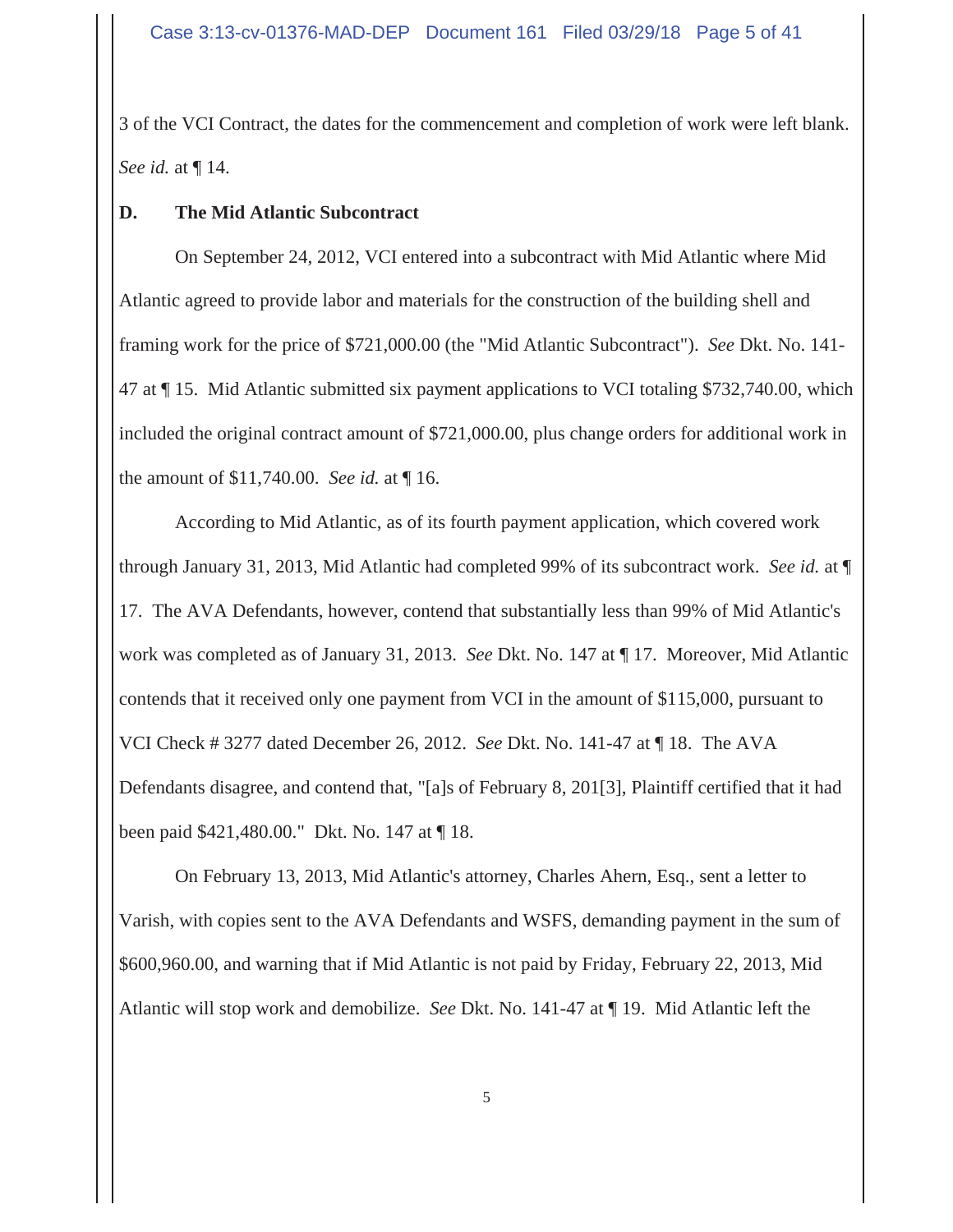project on March 1, 2013. On March 28, 2013, Mid Atlantic filed a Notice of Mechanic's Lien on the Property in the amount of \$600,960.00. *See id.* at ¶ 23.

At some point in either late February or early March, the certain aspects of the work completed on the building failed an inspection by the City of Ithaca Building Inspector. *See* Dkt. No. 140-53 at  $\P$  15-16; Dkt. No. 148 at  $\P$  15-16. Although the parties dispute the amount of the deficiencies attributable to Mid Atlantic, at least some of the deficiencies were related to work within the scope of Mid Atlantic's subcontract. *See id.* The AVA Defendants contend that the deficiencies in Mid Atlantic's work needed to be remedied before any other work on the Project could proceed. *See* Dkt. No. 140-53 at ¶¶ 19-20. Mid Atlantic, however, contends that the only work left to be completed in order to remedy the deficiencies were "punch list" items, the value of which was \$2,440.00. *See* Dkt. No. 148 at ¶¶ 19-20, 22.

# **E. The AVA Defendants Agreed to Make Direct Payments to VCI's Subcontractors**

On February 12, 2013, VCI and Ajesh Patel, as owner of AVA Realty, signed a letter

amending the terms of their May 12, 2012 Contract (the "Amendment Letter"). *See* Dkt. No.

140-26 at 4. The Amendment Letter provides in pertinent part as follows:

This letter will confirm you are hereby requesting the Owner to make certain payments directly to sub-contractors that have performed work on the Project under either a contract or agreement to which Contractor is a party. Any payments made shall only be on behalf of Contractor and shall not be an assumption of any responsibility for future payments nor shall it be an assumption of any other duties or obligations of the Contractor under the Agreement. Attached exhibit A lists the payments to be made and to whom.

Owner shall have the right to deduct the sum of payments made from any pending or future AIA draw request made by Contractor.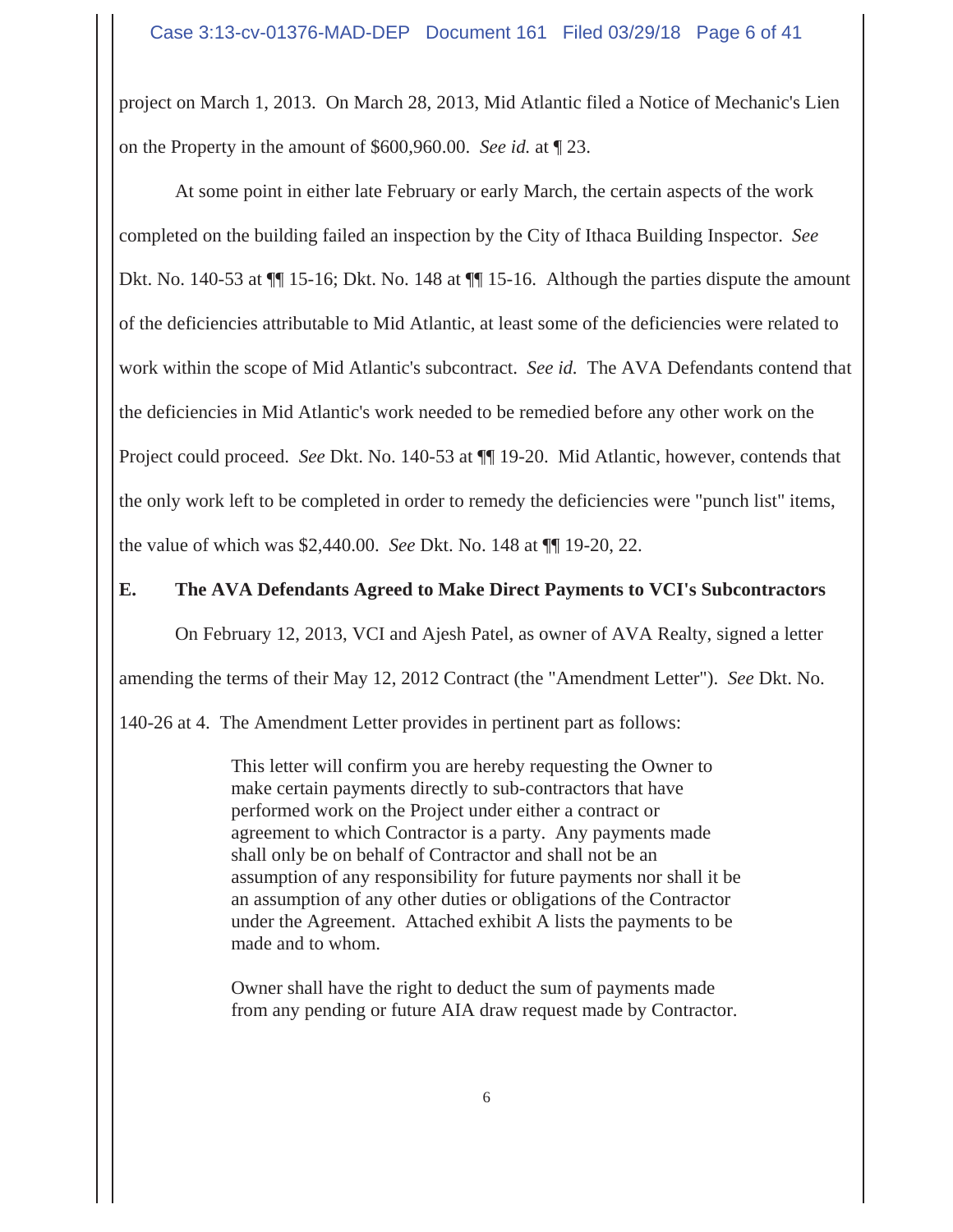Dkt. No. 140-26 at 4. Although the Amendment Letter indicates that it includes an "exhibit A" listing the payment to be made and to whom, "exhibit A" was never produced in discovery in this action. *See* Dkt. No. 141-47 at ¶ 44.

In a different version of this letter that was signed by Varish but not by Patel, reference is made to an "Exhibit B," which was the revised schedule of values relating to the work on the Project. *See* Dkt. No. 141-23 at 2. Again, this revised schedule of values in "Exhibit B" was not produced during discovery. *See* Dkt. No. 141-47 at ¶ 45. Moreover, the AVA Defendants did not produce the February 12, 2013 email and this version of the Amendment Letter that was attached to it during discovery. *See id.* at ¶ 46. Rather, the copy of the February 12, 2013 email attaching the incomplete version of the Amendment Letter were produced by WSFS in response to a subpoena issued by Mid Atlantic. *See id.* at ¶ 47.

WSFS hired ConTech Services, Inc. ("ConTech"), an independent inspection company, to perform periodic inspections of the Project. *See* Dkt. No. 141-47 at ¶ 50. ConTech's president, Herb Grant, performed site visits and submitted "Construction Monitoring Reports" to WSFS to report his observations following each inspection. *See id.* at ¶ 51. ConTech's Construction Monitoring Report from the February 28, 2013 site inspection noted the following: "1. The project owner/borrower has taken over the project management and invoicing for the project. Varish Construction will remain on site to project management [sic] of the construction trades. 2. All subcontractors are being paid by the owner" and that "[i]t is our understanding that the interim project superintendant(s) [sic] is Kevin Varish and Tom Varish." Dkt. No. 141- 29 at 355. Herb Grant testified at his deposition that the notation that "project owner/borrower has taken over project management and invoicing" meant that VCI would no longer submit invoices as it had done previously, and invoicing would be through the owner so that "[t]he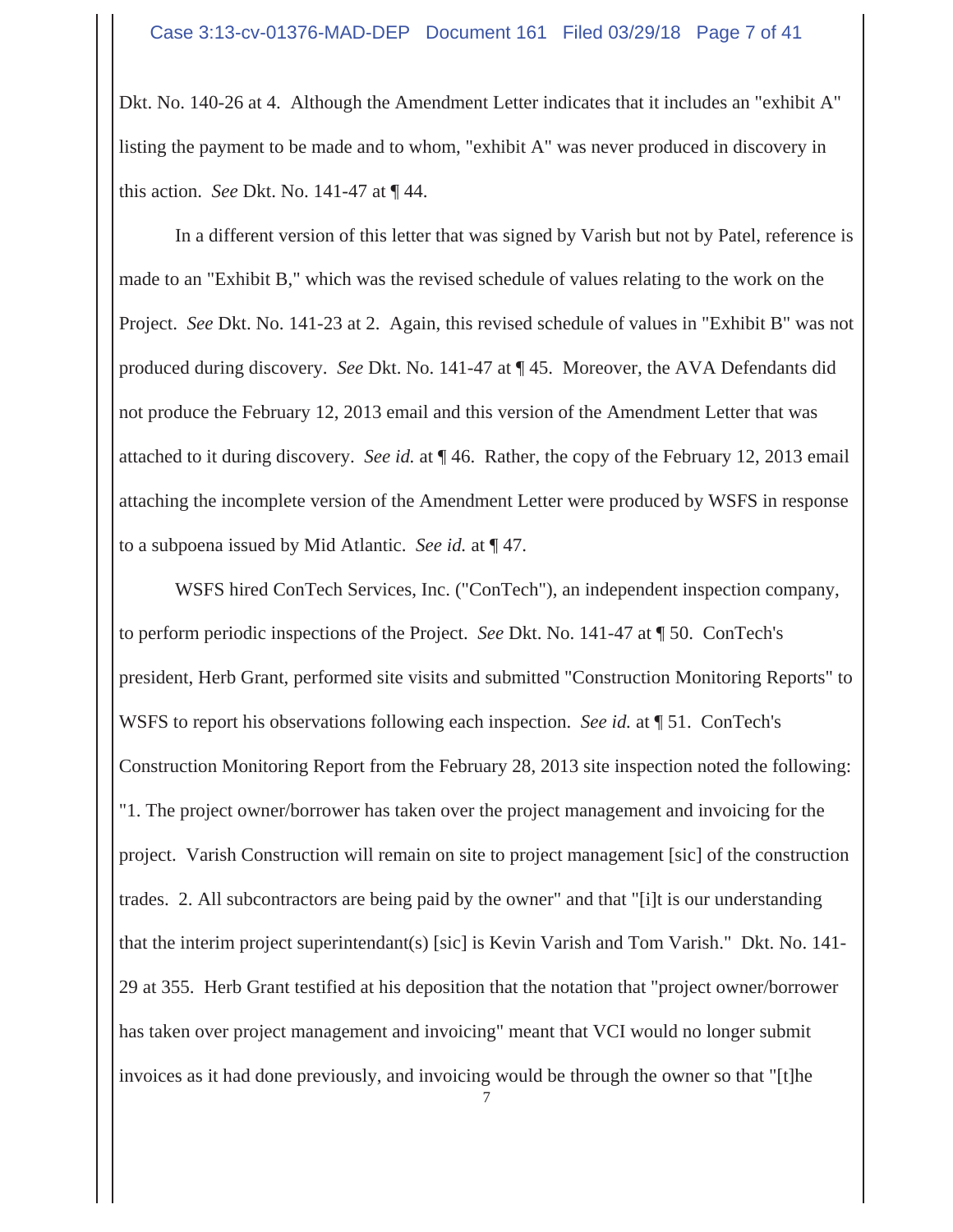### Case 3:13-cv-01376-MAD-DEP Document 161 Filed 03/29/18 Page 8 of 41

owner now became the person responsible to pay people." Dkt. No. 141-47 at ¶ 53 (quoting Dkt. No. 141-28 at 39). ConTech's report from the April 2, 2013 site inspection again noted that "[a]ll subcontractors are being paid by the owner." Dkt. No. 141-47 at ¶ 54.

WSFS generated "Review Checklist and Approval Sheets" ("Draw Approval Sheet") for each draw request under the building loan. *See id.* at ¶ 55. WSFS's March 5, 2013 Draw Approval Sheet noted that "[b]orrower will become the project manager. The borrower will pay all sub-contractors directly." *Id.* at ¶ 56 (emphasis omitted). WSFS's Draw Approval Sheet signed on April 5, 2013 noted that "[a]s of the last draw AJ Patel has taken over as the project manager, all invoices and payment requests will not come through him . . . and payments are come [sic] directly out of his operating account." *Id.* at ¶ 57. WSFS's Draw Approval Sheets dated May 29, 2013, June 19, 2013, and July 1, 2013, each contained a similar notation referencing the fact that AJ Patel is now managing the funding for the Project. *See id.* at ¶ 58.

# **F. AVA Defendants' Maintenance of Trust Records**

Ajesh Patel did not maintain a ledger or accounting records showing the receipt or disbursements of funds advanced to the AVA Defendants under the building loan. *See* Dkt. No. 141-47 at ¶ 60. When asked, "[d]id you maintain a separate ledger or accounting every time you received a building loan proceed to show how that particular advance was disbursed?", Patel answered "No." *Id.* at ¶ 61. In Pay Application 7R, Line Items 6 and 30 represented work done by Mid Atlantic and amounted to \$225,000. *See* Dkt. No. 141-7 at 62-63. Patel testified that the \$225,000 that AVA Realty received for Line Items 6 and 30 in Pay App. 7R was paid to "various subcontractors." *Id.*; *see also* Dkt. No. 141-47 at  $\P$  62.<sup>2</sup>

<sup>2</sup> The Court notes that the AVA Defendants deny this assertion by pointing to his

(continued...)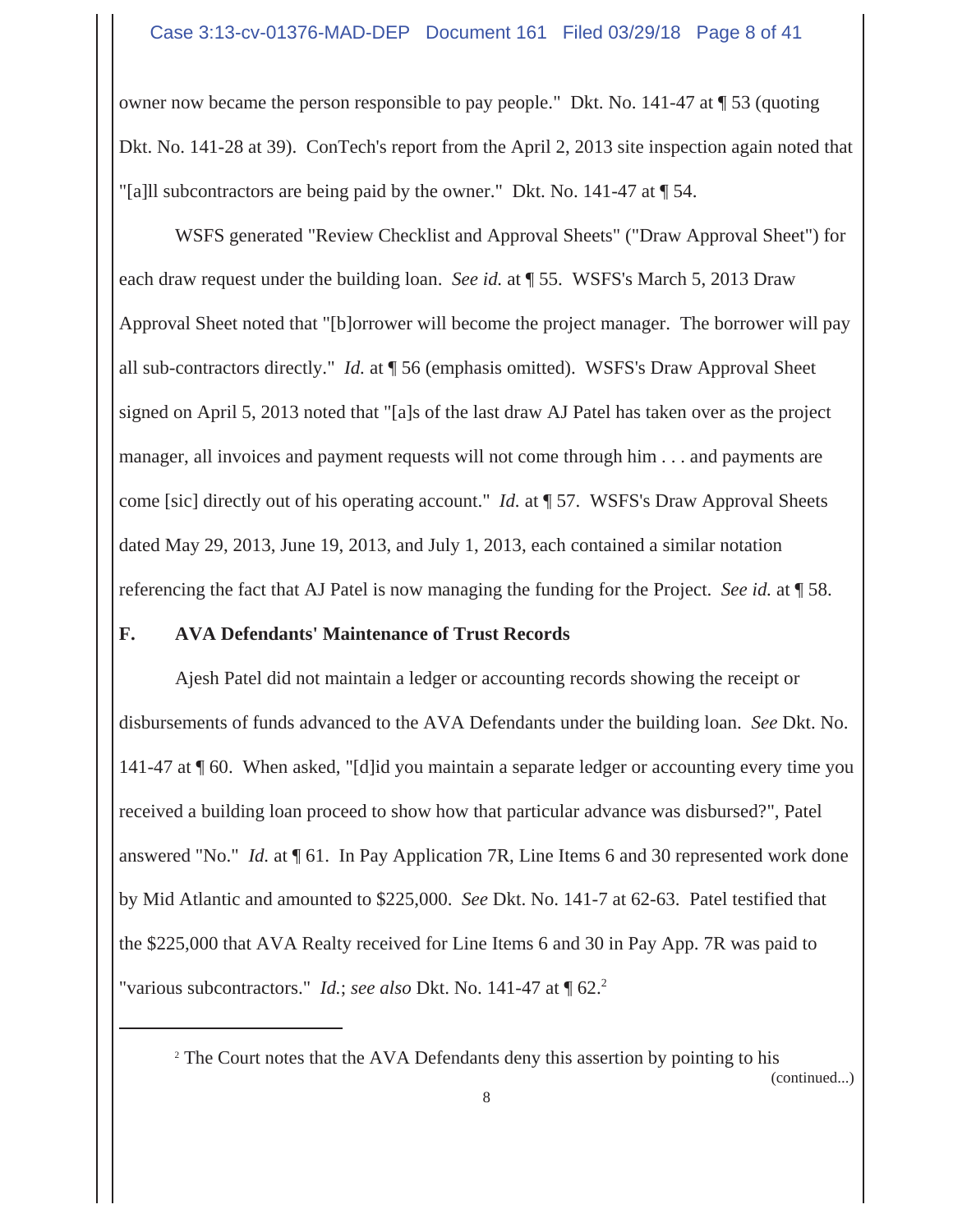# Case 3:13-cv-01376-MAD-DEP Document 161 Filed 03/29/18 Page 9 of 41

Request #6 in Mid Atlantic's Request for Production of Documents ("Request #6") requested "[a]ll books, records and/or ledger of trust assets showing trust assets receivable, trust assets payable, trust funds received, trust payments made with trust assets . . . as per Section 75 of the Lien Law." Dkt. No. 141-47 at ¶ 64. The AVA Defendants responded to Request #6 by attaching partial copies of bank statements and copies of miscellaneous checks for the period from September 2012 through February 2013. *See id.* at ¶ 65.3 WSFS "Disbursement/Release Summary Sheet" shows that through January 8, 2014, WSFS made 20 advances to AVA Realty under the building loan totaling \$6,096,981.52. *See id.* at ¶ 66. The copies of checks annexed to the AVA Defendants' response to Request #6 total \$1,040,208.25. *See id.* at ¶ 67.

Patel is the only employee of the AVA Defendants. *See id.* at ¶ 70. Patel prepared all checks and payments on behalf of AVA Realty and AVA Development in relation to the Project. *See id.* at  $\P$  71. Patel is the only authorized signatory on AVA Realty's and AVA Development's bank accounts at WSFS. *See id.* at ¶ 72.

# **G. Mid Atlantic's Mechanic's Lien**

On March 28, 2013, Mid Atlantic filed a Notice of Mechanic's Lien with proof of service in the Tompkins County Clerk's Office. *See* Dkt. No. 141-47 at ¶ 76. On March 20, 2014, Defendant AVA Realty, as owner, and Aegis Security Insurance Company, as surety, duly filed

 $2^2$ (...continued)

deposition testimony in which he admits that he does not know who these "various subcontractors" are "because I don't think we had an invoice from them." Dkt. No. 147 at  $\P$  63.

<sup>&</sup>lt;sup>3</sup> Again, the Court notes that the AVA Defendants object to this assertion and contend that they complied with all obligations to produce documents in their possession and control and further assert that Plaintiff's subpoena requests "'all' bank records of the Defendants, which amounted to over 5,000 pages of documents, most of which were completely irrelevant to the claims and defenses in this action." Dkt. No. 147 at ¶ 65.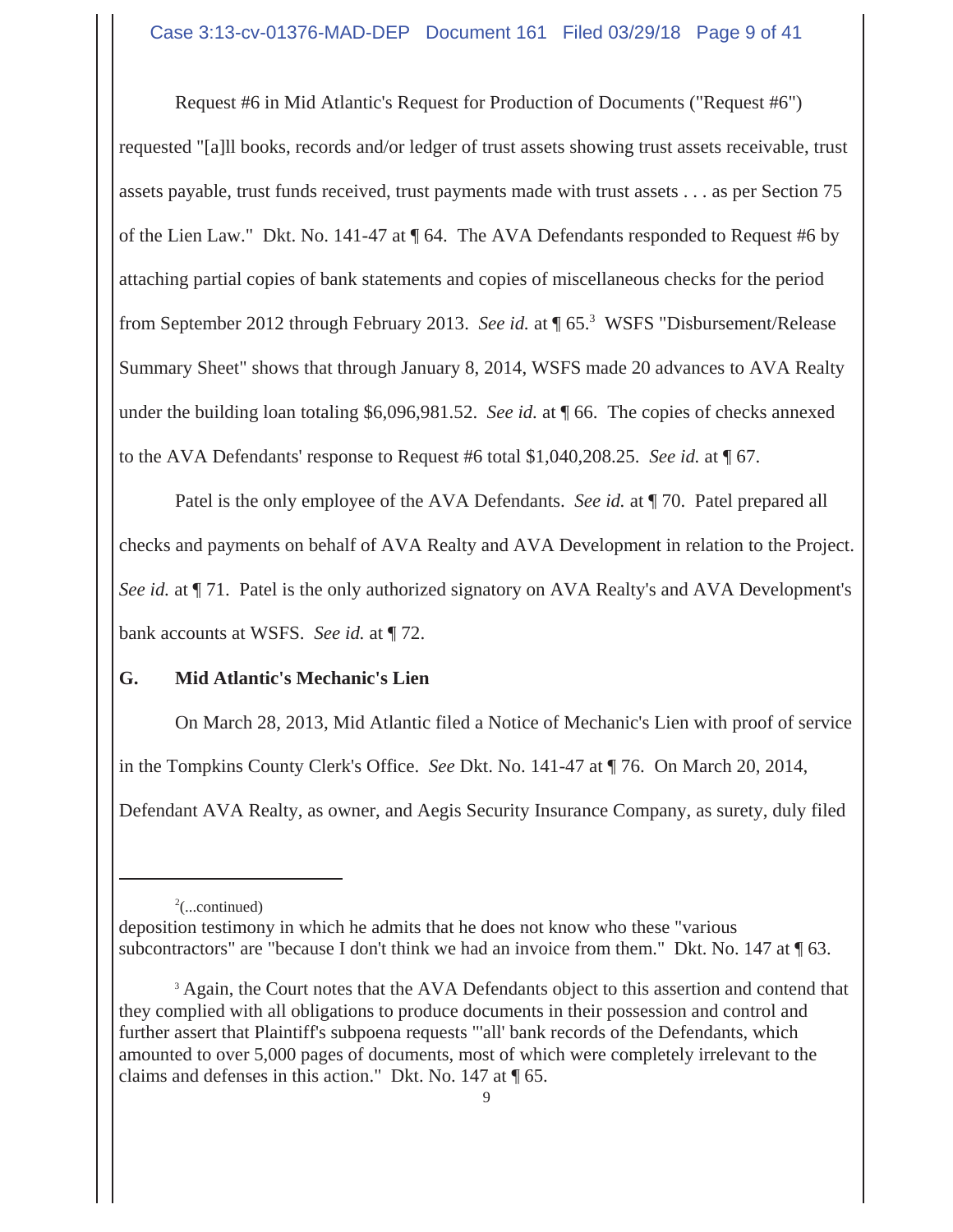a Lien Law § 19(4) lien discharge bond in the amount of \$661,056.00, with the Tompkins County Clerk, discharging Mid Atlantic's Lien as against the Property. *See id.* at ¶ 77.

#### **III. DISCUSSION**

#### **A. Mid Atlantic's Motion to Strike**

On August 23, 2017, the AVA Defendants submitted a Declaration of Tom Varish along with their opposition papers to Mid Atlantic's motion for summary judgment. *See* Dkt. No. 147- 5. This same document was submitted by the AVA Defendant's in support of their motion for summary judgment. *See* Dkt. No. 140-25. In its opposition to the AVA Defendants' motion for summary judgment, Mid Atlantic argued that this undated declaration was inadmissible. Thereafter, on August 29, 2017, the AVA Defendants submitted a second version of this declaration in their reply papers, which was now dated August 28, 2017. *See* Dkt. No. 149-2. Mid Atlantic objected to the submission of this new declaration because, not only was Tom Varish in default in this action, but he evaded Mid Atlantic's subpoena, despite their diligent efforts to gain his compliance. *See* Dkt. No. 152 at 1-2. The AVA Defendants, however, argued that the request for any relief sought should be denied because the AVA Defendants and their counsel did not exercise any influence or control over Tom Varish. *See* Dkt. No. 153 at 2. Counsel for the AVA Defendants contended that they were not in direct contact with Mr. Varish, and that they simply asked Defendant Patel to forward the declaration that counsel drafted to Mr. Varish for his signature. *See id.*

In an October 25, 2017 Decision and Order, the Court found that consideration of Tom Varish's declaration would be unfairly prejudicial to Plaintiff. *See* Dkt. No. 155 at 4. Specifically, in support of this decision, the Court noted as follows: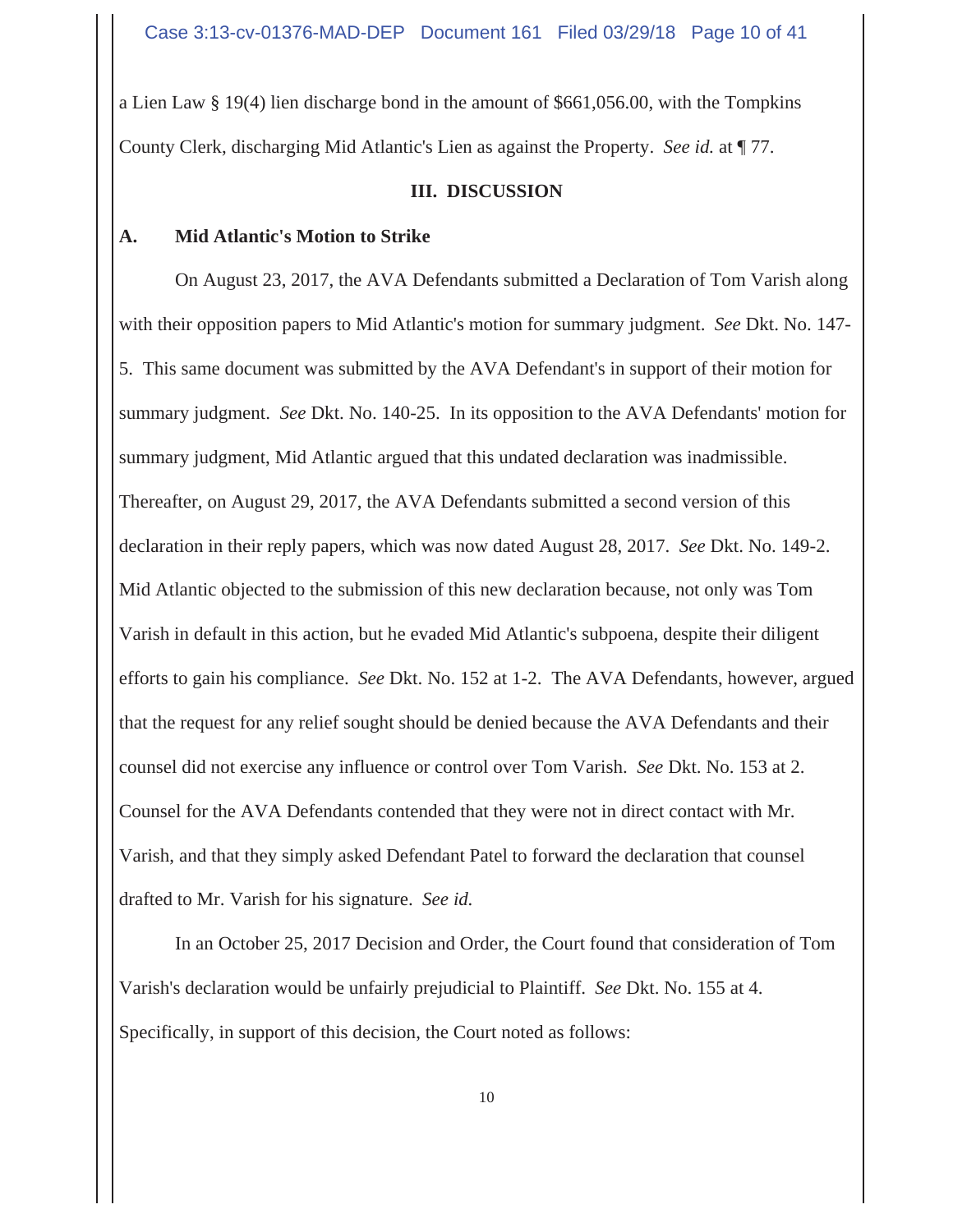Although the AVA Defendants contend that they did not exercise any authority or control over Tom Varish, Defendant Patel was still able to communicate with him and have him sign a declaration in support of his position. While the AVA Defendants attempt to make light of this accomplishment, the signing of that declaration, which is prejudicial to Plaintiff's position, is the only contribution that Tom Varish has made to this litigation to date.

Plaintiff attempted to depose Tom Varish, but its subpoena was ignored. *See* Dkt. No. 148-14. Further, between April 13 and 18, 2017, Plaintiff's counsel attempted to call Mr. Varish sixteen times, both on his mobile phone and office phone. *See* Dkt. No. 148-20. Mr. Varish did not return any of these calls. *See* Dkt. No. 152 at 1-2. Additionally, Plaintiff attempted to reach Mr. Varish through his daughter and current employee, Megan Evans. *See id.* at 2. Ms. Evans was served a subpoena and appeared for a deposition, wherein she confirmed that she currently works in Tom Varish's office, and that she provided him with a copy of the subpoena and spoke with him about the case before attending her deposition. *See id.*; *see also* Dkt. No. 148-15 at 3-5. Further, when Ms. Evans informed Tom Varish that Plaintiff's counsel had been trying to contact him for the past few weeks, Mr. Varish simply responded that "Varish Construction is bankrupt so he has nothing to do with it." Dkt. No. 148-15 at 4.

While the AVA Defendants and their attorneys may not technically have "control" over Tom Varish, Defendant Patel was able to get his signature on the declaration at issue. To permit its use at summary judgment without Plaintiff having an opportunity to depose Mr. Varish would be patently unfair. As such, the Court will reopen discovery for ten (10) days for the limited purpose of deposing Mr. Varish. If the AVA Defendants are unable to produce Mr. Varish for such a deposition, the declaration will be stricken and not considered at summary judgment. *See Plains Pipeline, L.P. v. Great Lakes Dredge & Dock Co.*, 54 F. Supp. 3d 586, 590-91 (E.D. La. 2014) (holding that a declaration that was introduced in reply to the motion for summary judgment of an individual that was not available for deposition and who would remain unavailable through the trial date would be stricken because it would be unfairly prejudicial to the plaintiff). Upon taking Mr. Varish's deposition, the Court will permit the parties to make necessary revisions to their pending motions.

Dkt. No. 155 at 4-5.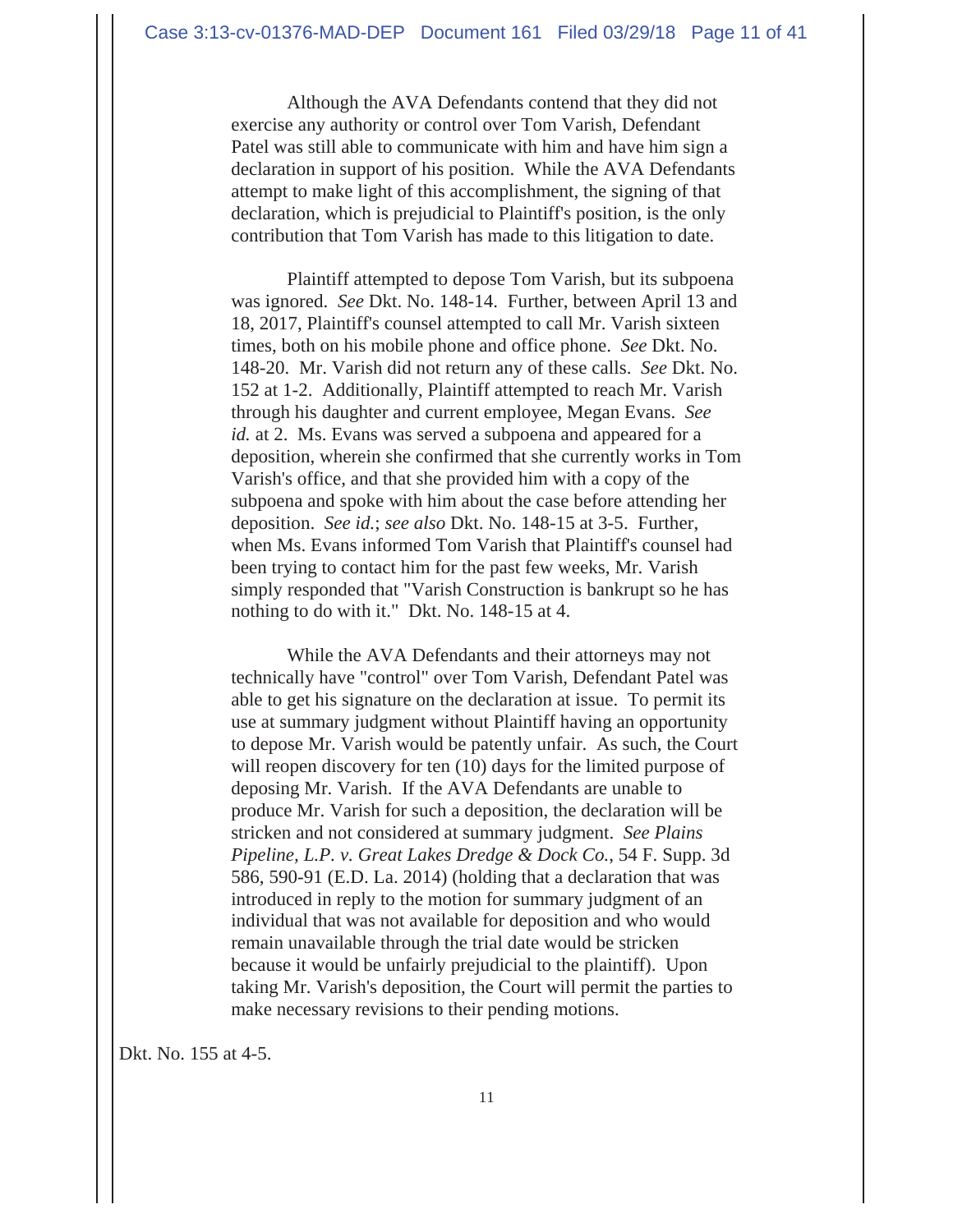On November 3, 2017, counsel for the AVA Defendants filed a letter informing the Court of its attempts to comply with the Court's October 25, 2017 Decision and Order. *See* Dkt. No. 159. The AVA Defendants describe for the Court the efforts they made in attempting to subpoena Tom Varish to appear for a deposition on November 2, 2017, including hiring two different private investigators to serve the subpoena on Varish, having Ajesh Patel call Varish, emailing Varish, and sending him a letter via certified mail. *See id.* at 1-3. Further, the AVA Defendants argue that for almost four years Mid Atlantic made no efforts to subpoena Varish to appear for a deposition. *See id.* at 3. In fact, Mid Atlantic did not attempt to subpoena Varish until April 14, 2017, two weeks before the close of discovery. *See id.* The AVA Defendants note that, after Varish failed to appear for his deposition, Mid Atlantic did not seek leave of Court to extend discovery or ask the Court to find Varish in contempt for failing to appear. *See id.* As such, they argue that the Court should decline to strike the Varish Declaration. *See id.* at 3-4.

In response, Mid Atlantic first argues that since Varish is a defaulting party, he is not entitled to further participate in this action. *See* Dkt. No. 160 at 1 (citing *Garafola v. Ecker Restoration Corp.*, 94 Civ. 7999, 1996 U.S. Dist. LEXIS 7925, \*2 (S.D.N.Y. June 10, 1996)). Next, Mid Atlantic notes that, "in a disingenuous attempt to relieve themselves from producing Varish as ordered by this Court, the AVA Defendants lament over their struggles to serve a subpoena upon him within the ten (10) day time period. . . . However, the AVA Defendants' contention that their failure to serve Varish with a subpoena is proof that they do not exert control over him is absurd considering the fact that Varish has a proven track record of replying to defendant Patel's emails in record time to produce not one, but two declarations to bolster their summary judgment papers." *Id.* at 1-2. Moreover, Mid Atlantic contends that the AVA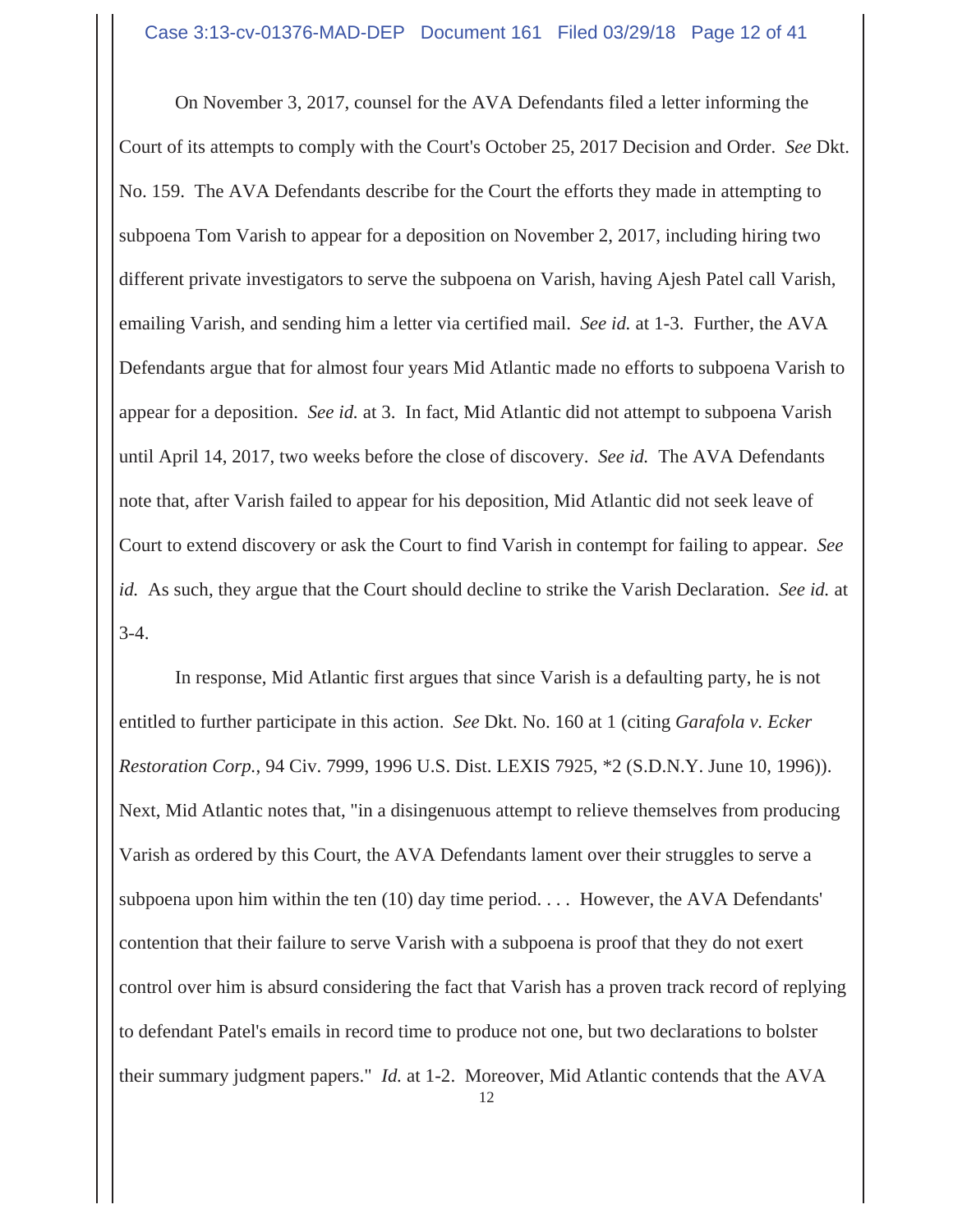#### Case 3:13-cv-01376-MAD-DEP Document 161 Filed 03/29/18 Page 13 of 41

Defendants argument that it sat on its rights to depose Varish has no merit. *See id.* at 2. According to Mid Atlantic, it was not until Defendant Patel's deposition on April 11-12, 2017 and hearing his testimony about the "Varish Certification" that Mid Atlantic learned that Varish's deposition was critical. *See id.* A subpoena was then immediately sent to Varish on or around April 14, 2017, which Varish ignored. *See id.* Mid Atlantic further contends that permitting the AVA Defendants to use the Varish Declaration would be unduly prejudicial and that, contrary to the AVA Defendants' contentions, the record makes clear that Varish was not equally available to all parties in this action. *See id.* at 3.

Mid Atlantic also contends that, contrary to the AVA Defendants' assertions, the Varish Declaration submitted with their reply did introduce new facts not contained in the original certification. *See id.* at 3-4. Among other things, the new declaration includes the following new information: (1) that the Project was interrupted due to an accident and that was the first time Varish learned VCI's insurance did not extend to New York; (2) that Varish agreed to close out his contract with the AVA Defendants since he could not operate as a general contractor in New York anymore as he did not have proper insurance and that VCI allegedly credited the AVA Defendants for the balance of work VCI was unable to complete after January 2013; and (3) that Varish agreed to remain on the site until all VCI's work passed inspection and that the AVA Defendants began to manage and pay all the subcontractors directly. *See id.* at 3-4 (citing Dkt. No. 149-2 at ¶¶ 8-9, 11. Mid Atlantic argues that "the AVA Defendants conveniently overlook the fact that the original purported Varish certification was an unsworn document clearly devoid of legal effect, whereas the subsequent declarations, as amended and eventually sworn to by Varish, go to the very heart of this case, *i.e.*, whether there is any money owed under Varish's contract with the AVA Defendants." *Id.* at 4. Moreover, Mid Atlantic points to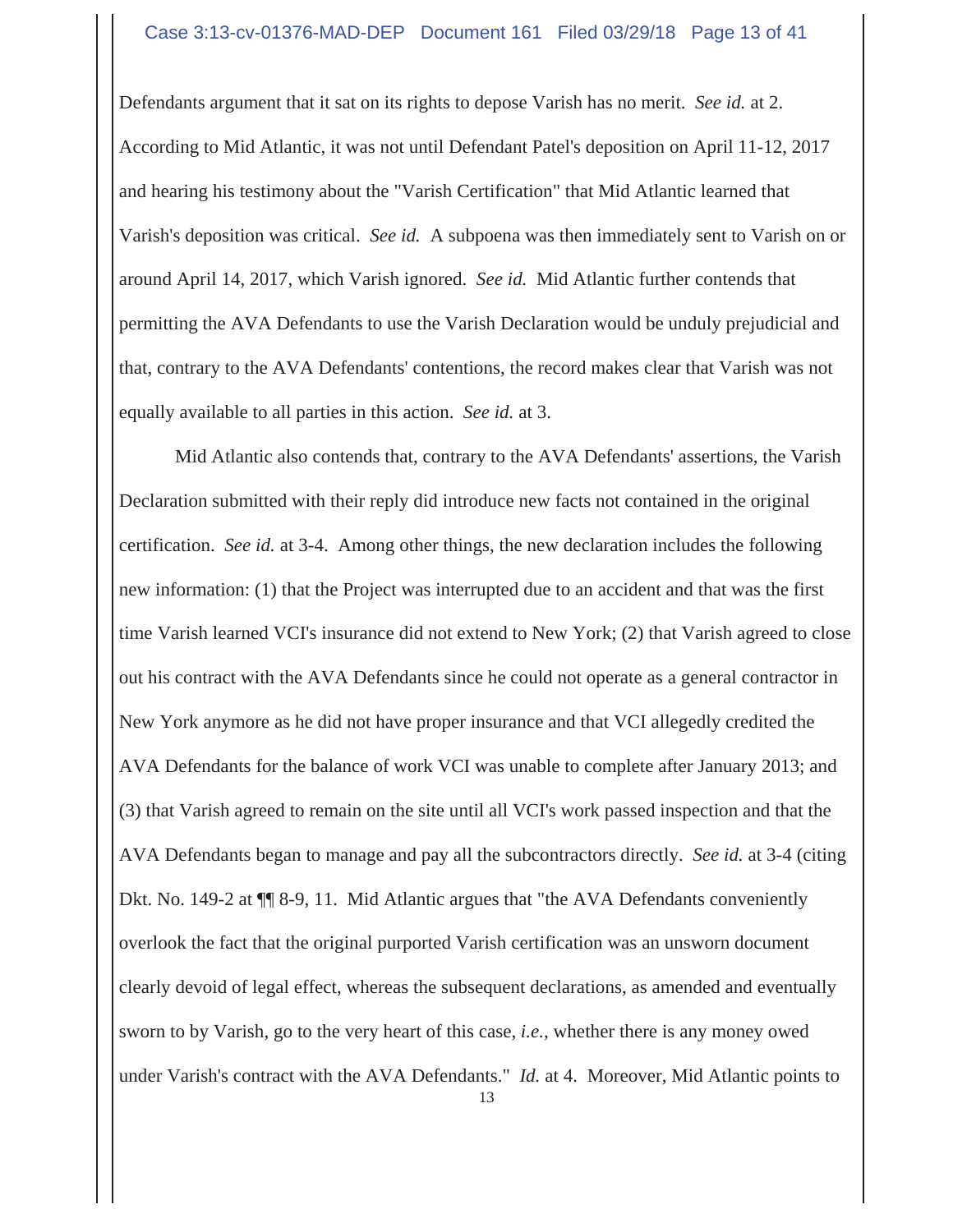the fact that Defendant Patel admitted at his deposition that he explained to Varish what information he needed to include in the certification and declarations. *See id.*

Having reviewed the parties' submissions<sup>4</sup> and the applicable law, the Court finds that the Varish Declaration shall be stricken and will not be considered as part of the summary judgment record. The March 21, 2013 "Varish Certification" that was produced during discovery and which was submitted with the AVA Defendants' motion for summary judgment is clearly not in admissible form. *See* Dkt. No. 140-25. It is not submitted under penalty of perjury and it is not notarized.

On August 23, 2017, in their response to Plaintiff's motion for summary judgment, the AVA Defendants submitted an undated "Declaration of Thomas Varish" that contains considerably more information than that produced during discovery, including several issues identified above that go directly to the heart of Mid Atlantic's case. *See* Dkt. No. 147-5. Again, however, this declaration is inadmissible because it is undated and was not declared under

<sup>&</sup>lt;sup>4</sup> In its submission, counsel for the AVA Defendants stated the following: "In his letter to the Court on October 17, 2017, Plaintiff's counsel asserts certain facts and conclusions of law that the AVA Defendants were not permitted an opportunity to rebut before the Court issued its October 25, 2017 order. Although the Court's decision states the Court considered the arguments of both parties in reaching its conclusion (Dkt. No. 155, p. 4), neither the Plaintiff nor the Defendants were given the opportunity to brief whether accepting the declaration of Thomas Varish in this case would be unfairly prejudicial to the Plaintiff or whether striking the declaration of Mr. Varish was an appropriate remedy." Dkt. No. 159 at 3. Counsel then proceeds to remind the Court how the Second Circuit "discourages trial courts from issuing *sua sponte* decisions on an issue related to summary judgment without giving the parties notice and an opportunity to be heard." *Id.* (citation omitted). First, the Court notes that its October 25, 2017 Decision and Order was not a "*sua sponte*" decision. It was a decision made in response to Mid Atlantic's letter motion requesting relief from the Court. Second, the Court properly noted that it considered the arguments raised by the parties because, in response to Mid Atlantic's October 17, 2017 letter motion, counsel for the AVA Defendants filed a response that same day. After reviewing the submissions, the Court did not believe that any additional briefing was required and issued its Decision and Order.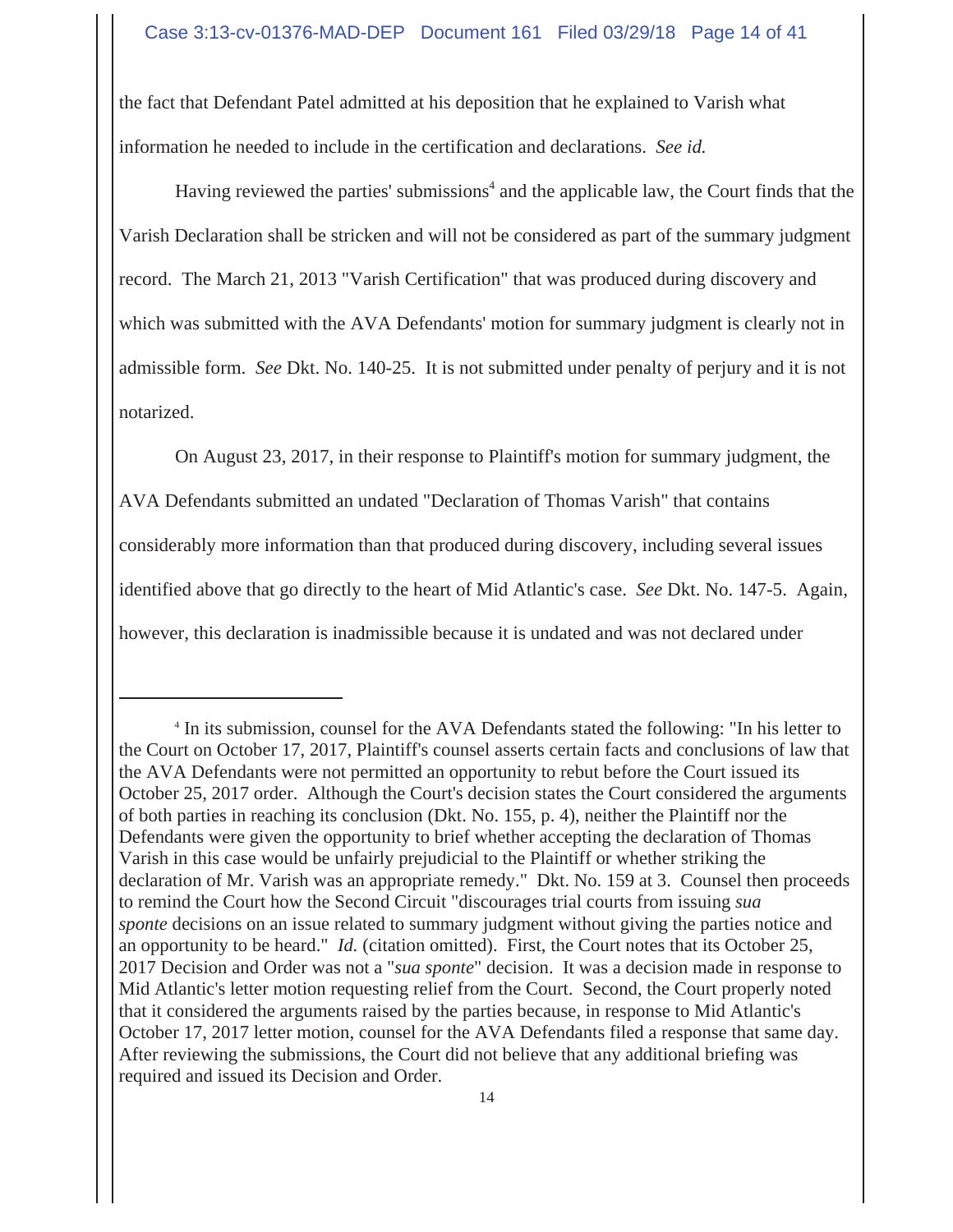penalty of perjury. *See id.* at 3; 28 U.S.C. § 1746. As such, it will not be considered by the Court in deciding the pending motions for summary judgment.

On August 29, 2017, in their reply in further support of their motion for summary judgment, the AVA Defendants finally submitted a version of the Varish Declaration, dated August 28, 2017, that is in admissible form. *See* Dkt. No. 149-2 at 3. Despite finally submitting this information in otherwise admissible form, the Court finds that it must be stricken from the summary judgment record. *See Plains Pipeline, L.P. v. Great Lakes Dredge & Dock Co.*, 54 F. Supp. 3d 586, 590-91 (E.D. La. 2014) (holding that a declaration that was introduced in reply to the motion for summary judgment of an individual that was not available for deposition and who would remain unavailable through the trial date would be stricken because it would be unfairly prejudicial to the plaintiff).

Although the AVA Defendants contend that they did not exercise any authority or control over Varish, the evidence clearly demonstrates that Ajesh Patel was capable of repeatedly having Varish produce different versions of the Varish Declaration so that they could timely be submitted in their response and reply. Further, the record indicates that Defendant Patel was able to communicate with Varish when no others were able to, which, as the Court previously noted, is no small feat.

Additionally, as noted, the Varish Declaration that was not produced during discovery, contains considerably more detail and several allegations that go directly to the heart of Mid Atlantic's case. This new information is primarily only otherwise supported by the testimony of Ajesh Patel.

In *Danjanovich v. Robbins*, No. 2:04-cv-623, 2006 WL 842907 (D. Utah Mar. 27, 2006), the plaintiff moved to strike the affidavit of Scott Alder, who was a named defendant who failed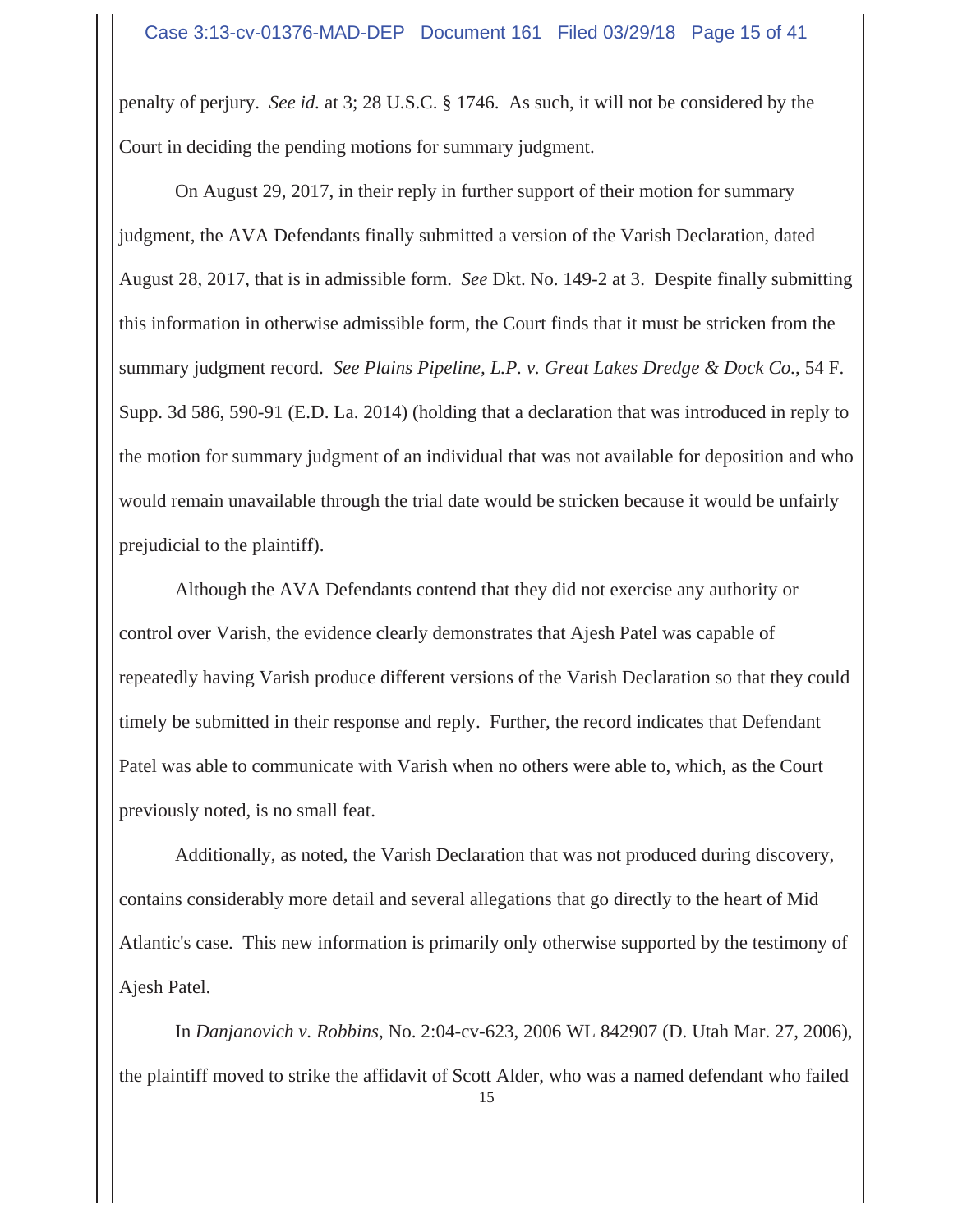#### Case 3:13-cv-01376-MAD-DEP Document 161 Filed 03/29/18 Page 16 of 41

to attend his deposition. *See id.* at 3. The other named defendants had submitted the Alder affidavit in support of their motion seeking dismissal. *See id.* The court granted the plaintiff's motion to strike pursuant to Rule 37(d) of the Federal Rules of Civil Procedure. *See id.*

In *New World Solutions, Inc. v. NameMedia, Inc.*, 150 F. Supp. 3d 287, 305-06 (S.D.N.Y. 2015), the district court granted the defendant's motion to strike the declaration of the owner of a business that was named as a party. *See id.* at 306-07. The court found that this extreme remedy was appropriate because the business owner failed to appear at his duly noticed deposition, the business owner's exact whereabouts were unknown, the business owner's declaration was relevant and prejudicial to the defendant's case, and there was no point in granting a continuance because the parties had recently filed motions for summary judgment and it was clear that the business owner would not appear for any scheduled deposition even if discovery was reopened. *See id.* at 307-08. The court further noted that this result was warranted even in the absence of a finding of bad faith. *See id.*

Although the situation in the present matter is slightly unique in that Varish has already been found in default and his declaration clearly supports the position of other the AVA Defendants, the Court finds that striking the declaration is nevertheless appropriate. Mr. Patel has been able to procure from Varish several statements that are prejudicial to Mid Atlantic's position, yet Mid Atlantic has been denied any opportunity to depose Varish testing the veracity of these claims. Further, as discussed, the only admissible version of the Varish Declaration was submitted attached to the AVA Defendants' reply in further support of their motion for summary judgment.

Finally, the Court notes that the Varish Certification is completely contradicted by VCI's own verified answer that it filed in a prior related action in New York State Supreme Court,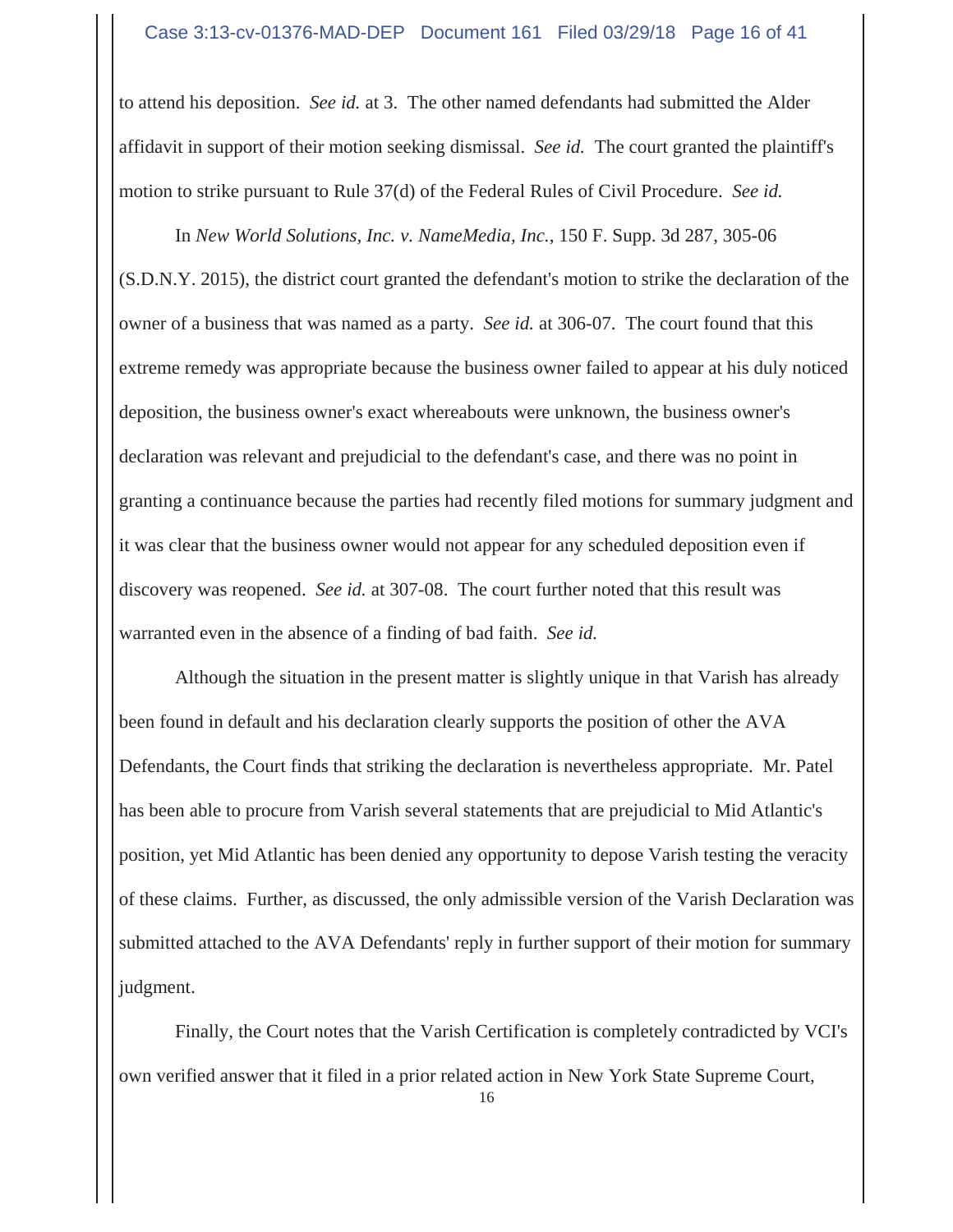#### Case 3:13-cv-01376-MAD-DEP Document 161 Filed 03/29/18 Page 17 of 41

Tompkins County, captioned *AVA Realty Ithaca, LLC v. Varish Construction, Inc.*, (Index No.: 2013-0946). In that action, the AVA Defendants sought a judgment declaring Mid Atlantic's mechanic's lien null and void on the grounds that they had paid VCI in full prior to the filing of Mid Atlantic's lien – the same defense offered here. *See* Dkt. No. 141-40. In its verified answer in the state court action, VCI denied AVA Realty's allegations that it was paid in full, and specifically alleged the opposite, that "full payment was never made" and that "[AVA Realty] is not entitled to the relief sought and the mechanic's lien should not be vitiated." *Id.* at 8-9.

Based on all of the relevant considerations, the Court grants Mid Atlantic's request to strike the Varish Certification and both versions of the Varish Declaration.

#### **B. Summary Judgment Standard**

A court may grant a motion for summary judgment only if it determines that there is no genuine issue of material fact to be tried and that the facts as to which there is no such issue warrant judgment for the movant as a matter of law. *See Chambers v. TRM Copy Ctrs. Corp.*, 43 F.3d 29, 36 (2d Cir. 1994) (citations omitted). When analyzing a summary judgment motion, the court "cannot try issues of fact; it can only determine whether there are issues to be tried." *Id.* at 36-37 (quotation and other citation omitted). Moreover, it is well-settled that a party opposing a motion for summary judgment may not simply rely on the assertions in its pleading. *See Celotex Corp. v. Catrett*, 477 U.S. 317, 324 (1986) (quoting Fed. R. Civ. P. 56(c), (e)).

In assessing the record to determine whether any such issues of material fact exist, the court is required to resolve all ambiguities and draw all reasonable inferences in favor of the nonmoving party. *See Chambers*, 43 F.3d at 36 (citing *Anderson v. Liberty Lobby, Inc.*, 477 U.S. 242, 255 (1986)) (other citations omitted). Where the non-movant either does not respond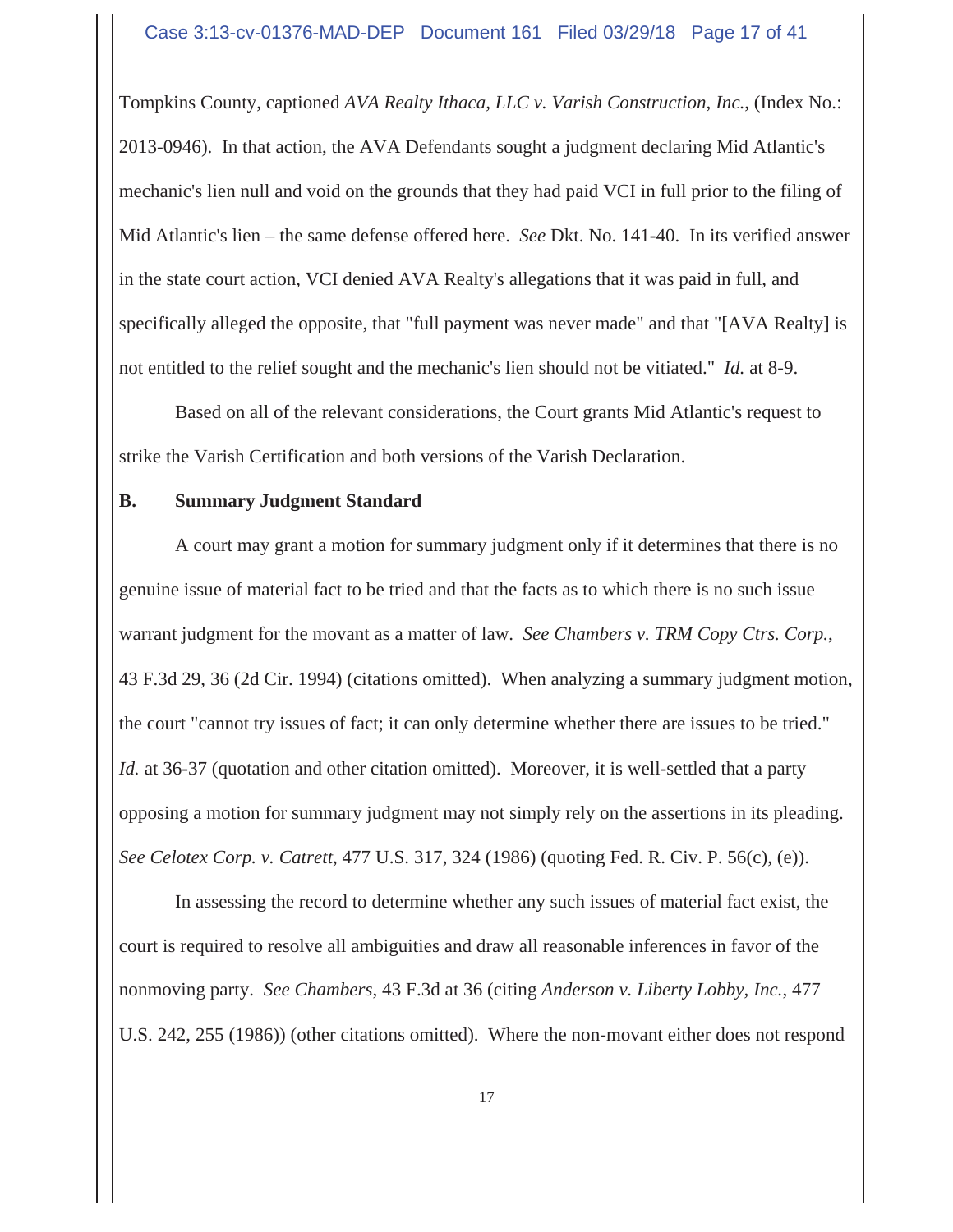to the motion or fails to dispute the movant's statement of material facts, the court must be satisfied that the citations to evidence in the record support the movant's assertions. *See Giannullo v. City of New York*, 322 F.3d 139, 143 n.5 (2d Cir. 2003) (holding that not verifying in the record the assertions in the motion for summary judgment "would derogate the truthfinding functions of the judicial process by substituting convenience for facts").

### **C. Ninth Cause of Action**

In their motion for summary judgment, the AVA Defendants first contend that they are entitled to summary judgment on Mid Atlantic's ninth cause of action for foreclosure of the mechanic's lien because VCI was paid in full before the mechanic's lien was filed and because Mid Atlantic willfully exaggerated its lien, rendering it void. *See* Dkt. No. 140-54 at 8-14. In response, Mid Atlantic argues that the record is devoid of evidence that VCI was "paid in full," and the only admissible evidence demonstrates that summary judgment is appropriate for Mid Atlantic, not the AVA Defendants. *See* Dkt. No. 148-1 at 8-17. In support of their position, Mid Atlantic presents the following arguments: (1) the Varish Certification is inadmissible because it is not authenticated; (2) the unsigned version of Pay App. 6 upon which the AVA Defendants rely to show "full payment" is unauthenticated and differs from the signed version that was presented to the Lender; (3) the reliable documentary evidence in the record shows that VCI was not paid in full and that there was a lien fund to which Mid Atlantic's lien attached; and (4) summary judgment should be granted to Mid Atlantic on its lien foreclosure action because there was a lien fund available when it filed its lien. *See id.*

# *1. Payment in Full*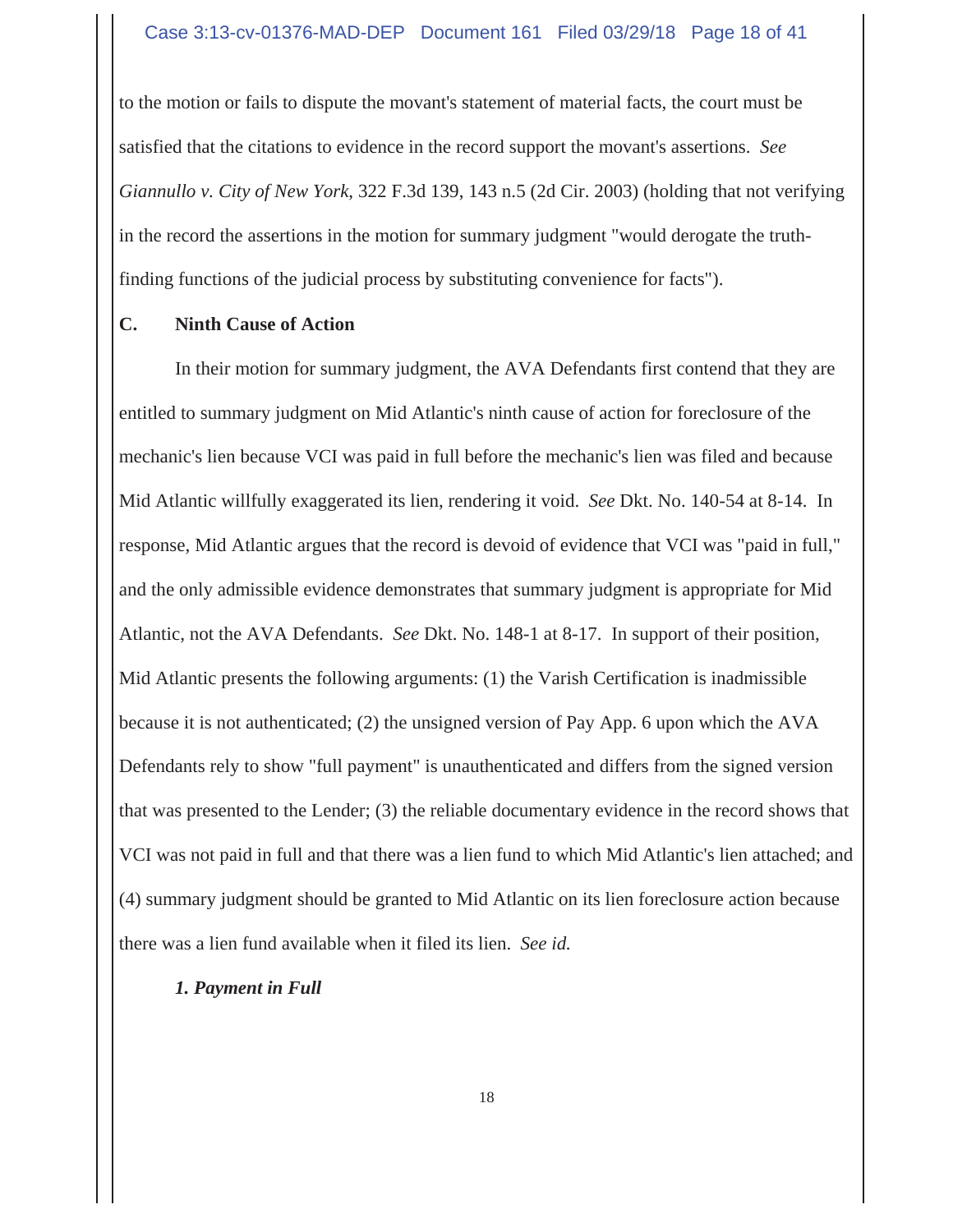Pursuant to New York Law, "a mechanic's lien 'will only attach to those funds due and owing to the general contractor at the time of its filing, or which may thereafter become due and owing.'" *SMI Bldg. Systems, LLC v. West 4th St. Devel. Group, LLC*, 83 A.D.3d 687, 688 (2d Dep't 2011) (quotation and other citations omitted). "[B]ut in either event the lien will not be defeated by the subsequent abandonment of the project by the general contractor even though payments to third parties in excess of the original contract price may be required by the owner to complete the construction." *Bunce v. Fahey*, 73 A.D.2d 632, 632 (2d Dep't 1979) (citations omitted).

In support of their motion for summary judgment, the AVA Defendants contend that VCI agreed in writing to give a credit to AVA Realty in the amount of \$3,213,000.00 for work that VCI did not perform. *See* Dkt. No. 140-53 at ¶ 41 (citing Dkt. No. 140-24 at 29). The AVA Defendants rely upon an **unsigned** version of VCI Pay App. 6, which contains a line item for credit change order No. 4 ("CCO 4") in the amount of \$3,213,000.00 that purportedly deleted the entire balance of VCI's contract. *See id.*; *see also* Dkt. No. 140-24 at 28-29. As Mid Atlantic correctly notes, however, the version of Pay App. 6 signed by Varish and submitted to both the Lender and ConTech to requisition an advance under the Building Loan contains no reference to CCO 4, much less a credit in the amount of \$3,213,000.00. *See* Dkt. No. 148-17; Dkt. No. 141-29 at 101-04.

Additionally, the unsigned version of Pay App. 6 is further called into question by VCI's next payment application, Pay App. 7R, which contains a cumulative list of all of the agreed upon CCOs and which was signed by both Varish and Patel and contains a copy of CCO 4, showing that CCO 4 was in the amount of \$23,000.00, not \$3,213,000.00. *See* Dkt. No. 141-16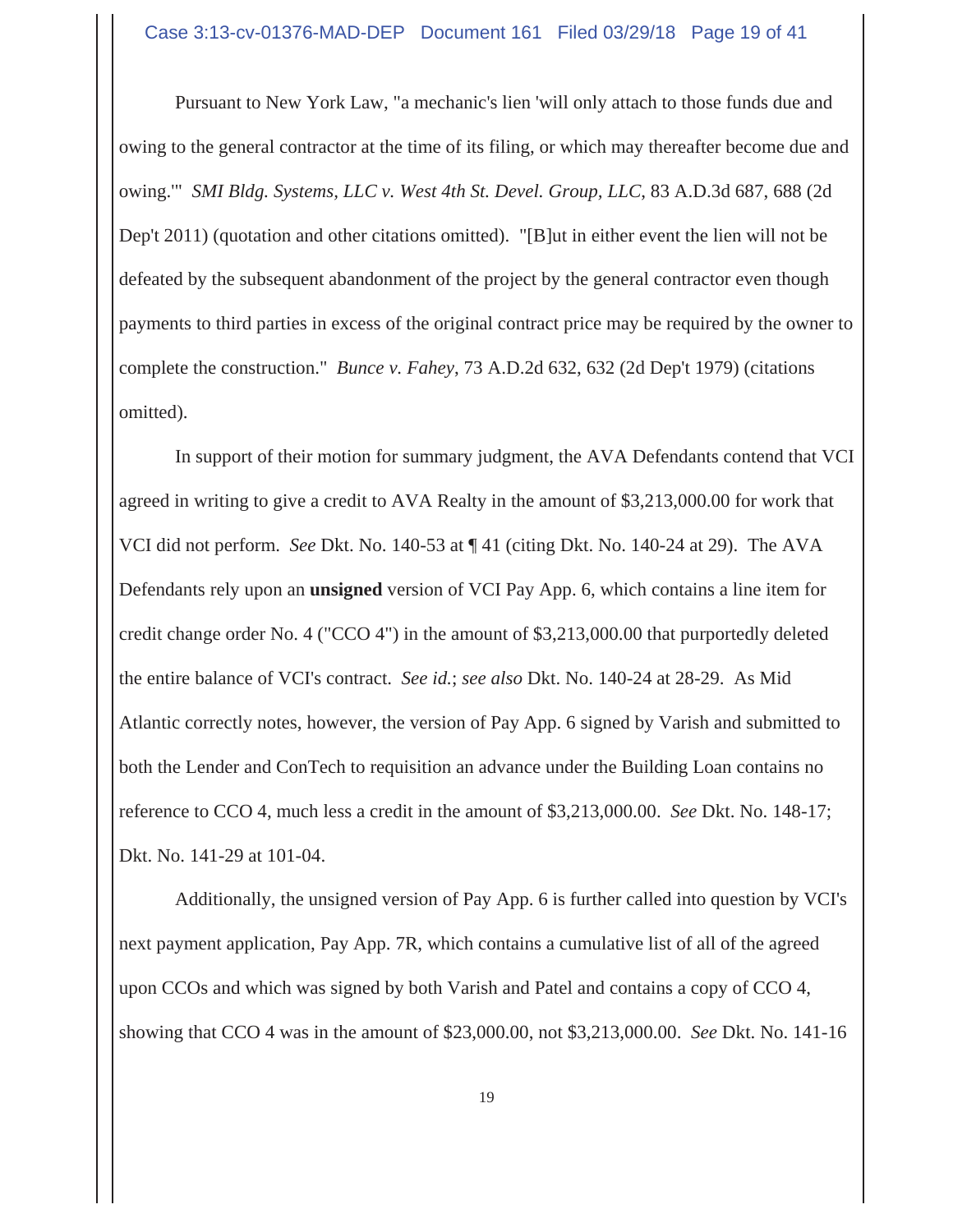at 5-8; *see also* Dkt. No. 148-18 at 5. Additionally, Mr. Capotrio testified that if CCO 4 was agreed to between VCI and the owner, then it would be expected to be reflected in the subsequent payment application, *i.e.*, Pay App. 7R. *See* Dkt. No. 141-17 at 26-27; *see also* Dkt. No. 141-29 at 191 (ConTech report dated April 2, 2013 noting that CCO 4 was in the amount of \$23,000).

Additionally, Judith Hartman, VCI's former employee who prepared and signed payment applications on VCI's behalf, was unable to authenticate the unsigned version of VCI Pay App. 6 showing the CCO in the amount of \$3,213,000.00. *See* Dkt. No. 148-5 at 13. Ms. Hartman testified that it was "odd" and that it "throws a flag up" to her that in the unsigned version of Pay App. 6 no line item number was assigned to CCO 4 in Column A because it was her practice to assign numbers to each line item. *See id.*

Throughout their motion papers, the AVA Defendants contend that VCI's contract was terminated and that its "account was closed out" and that VCI was terminated as the General Contractor for the Project. *See* Dkt. No. 140-53 at ¶¶ 41-42. Questions of fact remain, however, whether this actually occurred and the extent to which VCI's role on the Project actually changed. For example, the evidence makes clear that, while VCI may have been terminated, Tom Varish and his brother Kevin Varish remained involved with the Project in some capacity.

 Further, in Patel's own testimony, he admitted that AVA Realty did not invoke the termination provisions of the VCI contract. Article 7.1 of the VCI Contract provides that the contract may be terminated as provided under Article 14 of the General Conditions. *See* Dkt. No. 140-8. Articles 14.2.1 and 14.2.2 of the General Conditions allow the owner to terminate the contract "for cause" only if one of the conditions enumerated therein exist, and only upon certification of the Initial Decision Maker (the architect) that sufficient cause exists to justify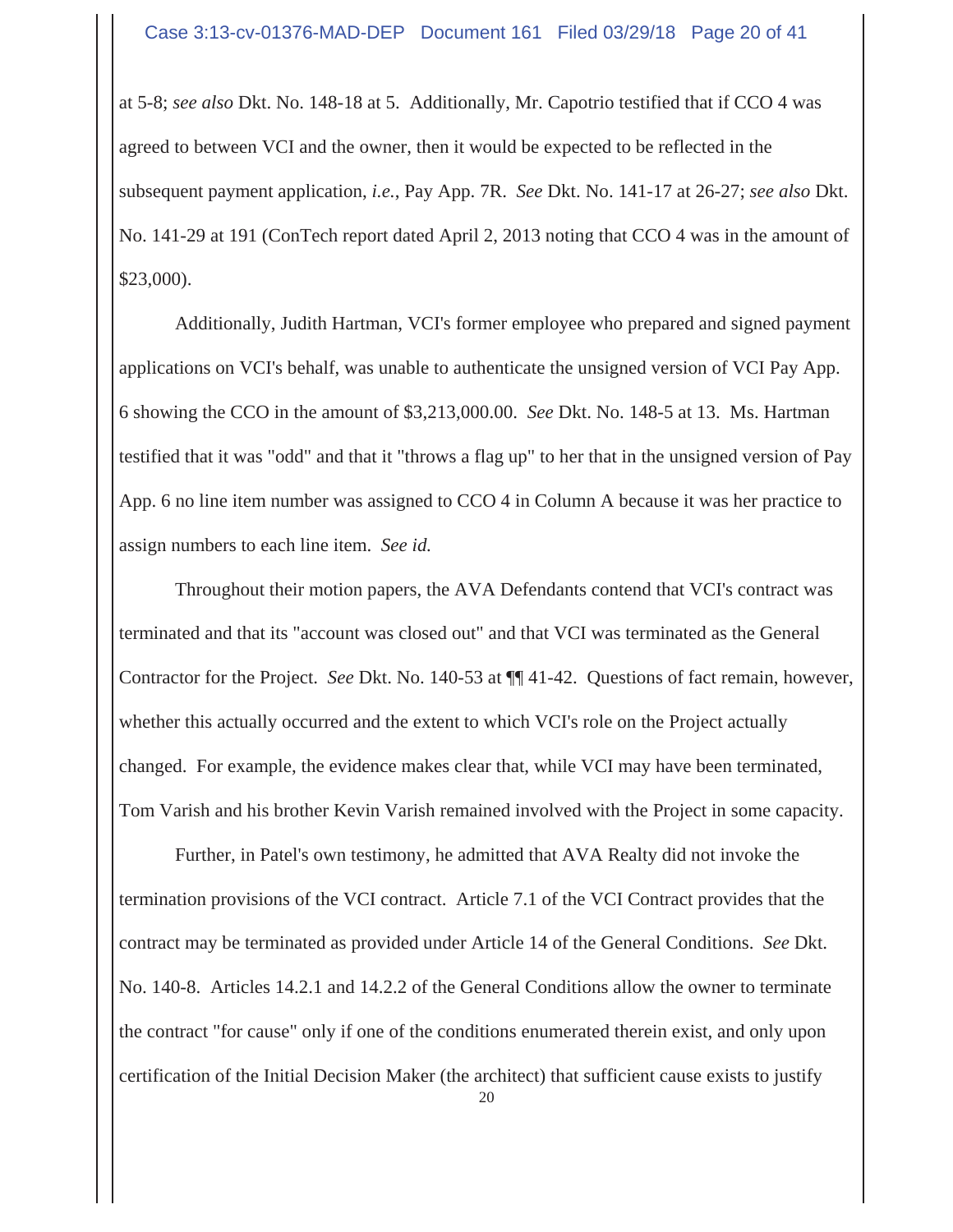#### Case 3:13-cv-01376-MAD-DEP Document 161 Filed 03/29/18 Page 21 of 41

termination, in which case the owner is required to give "seven days' written notice" prior to termination. *See* Dkt. No. 140-9 at 35-36. Patel admitted in his deposition that the AVA Defendants never sent a notice of termination to VCI, and that he only had a conversation where he informed Varish that he could not continue without insurance. *See* Dkt. No. 140-14 at 45; Dkt. No. 140-15 at 26-27. Patel admitted that he did not give VCI an opportunity to cure the alleged insurance issue by procuring insurance from another company. *See* Dkt. No. 140-15 at 27. Further, Patel admitted that he did not send written notice to any of VCI's subcontractors informing them that VCI's contract had been terminated, that VCI had defaulted, or that VCI was directed to not perform any additional work on the Project. *See id.* at 3-4.

Moreover, questions of fact exist as to the amount of money that was still or may have been due to VCI at the time the lien was filed on March 28, 2013. Based upon Pay App. 7R, there was an outstanding balance due and owing VCI from AVA Realty in the amount of \$386,100.00. *See* Dkt. No. 141-16. According to Pay App. 7R, which was VCI's last payment application, the total value of work completed by VCI was \$1,718,120.00. *See id.* at 5. However, according to its own admissions, the total amount that the AVA Defendants paid "to Varish or on Varish's behalf" was only \$1,172,208. *See* Dkt. No. 141-41 at 8-9. As such, pursuant to these figures, the total value earned and unpaid to VCI was \$545,912 at the time Mid Atlantic filed its lien.

Additionally, even though AVA Realty had collected a building loan advance from WSFS on February 8, 2013, in the amount of \$386,100 for the "Current Payment Due" for Pay App. 7R, AVA Realty did not pay this amount to VCI. *See* Dkt. No. 141-47 at ¶¶ 33-35. Instead, after collecting the \$386,100 under the building loan, the AVA Defendants made only two payments to VCI; a payment of \$5,000 on March 7, 2013 and a payment of \$7,000 on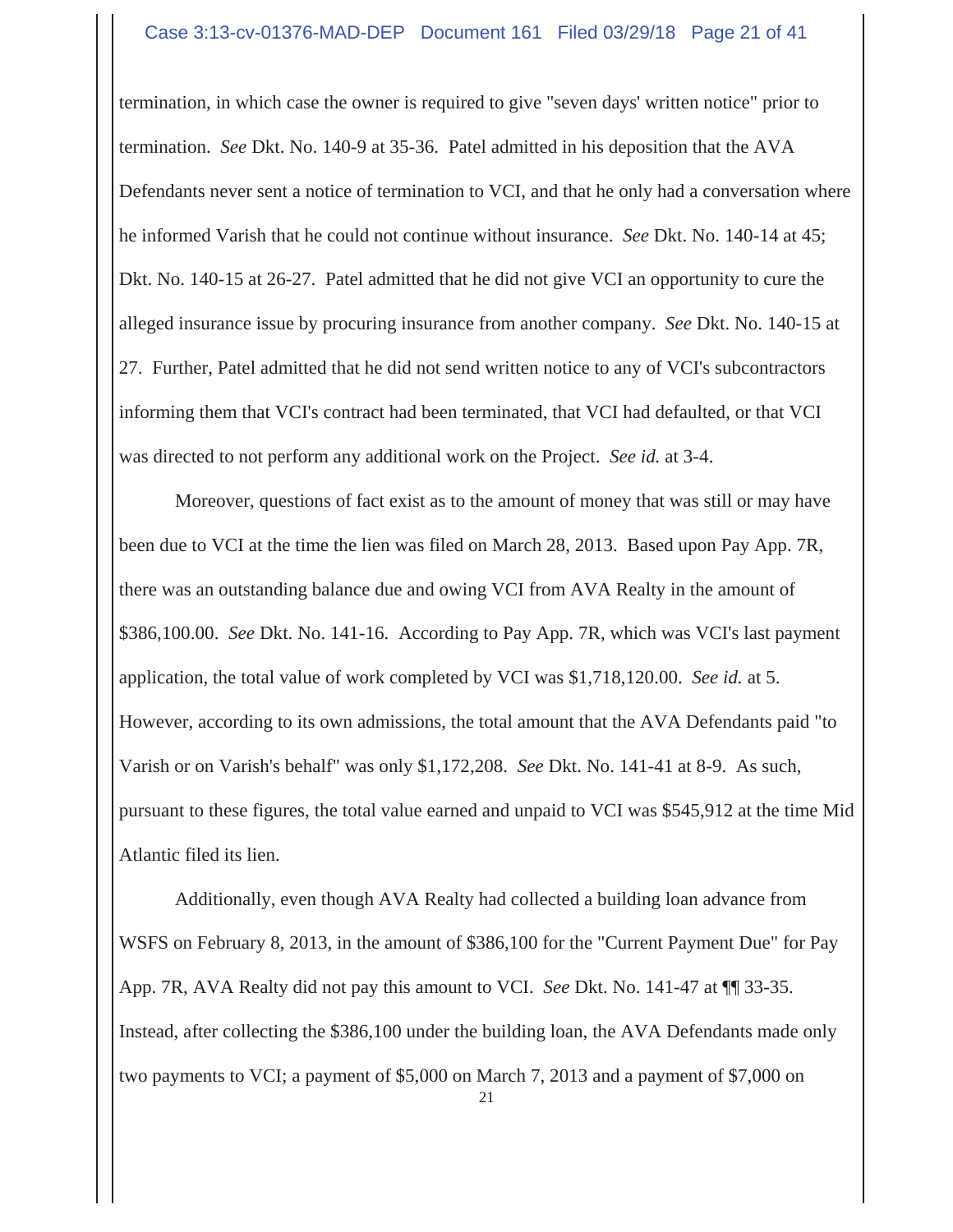March 13, 2013. *See id.* Accordingly, there remained a "Current Payment Due" from AVA Realty to VCI in the amount of \$374,11 as of March 28, 2013. *See id.*

Further, at the time Mid Atlantic Filed its mechanic's lien, there was a retainage balance in the amount of \$171,812 that AVA Realty was withholding based on completed work. Under Section 5.1.8 of the VCI contract, the retainage was to be released to VCI "[a]t 50% completion of the contract value[.]" Dkt. No. 141-9 at 6. According to the report of the construction lender's inspector, ConTech, whose job was to observe and report work progress to WSFS, as of the construction site visit on April 2, 2013, the "*Percentage of Completion*" was listed as "*+/- Overall Completion*." Dkt. No. 141-29 at 192. As such, the retainage in the amount of \$171,812 represented an amount "which may become due and owing" after Mid Atlantic filed its mechanic's lien. *See* N.Y. Lien Law § 4(1).

Additionally, Pay App. 7R shows that there was remaining work in VCI's contract in the amount of \$2,671,880, as shown under Column H, entitled "Balance to Finish." *See* Dkt. No. 141-16 at 6. Again, this is an amount that could have come due after the date Mid Atlantic filed its mechanic's lien.

As noted, there remain considerable discrepancies in the parties' evidence in support of their respective motions for summary judgment. These issues involve, among other things, the amount of money, if any, due to VCI at the time the lien was filed by Mid Atlantic, whether the contract between VCI and the AVA Defendants was cancelled. Accordingly, in light of these questions of fact, the Court denies both Mid Atlantic's and the AVA Defendants' motions for summary judgment as to the ninth cause of action.

#### *2. Exaggeration of the Lien Amount*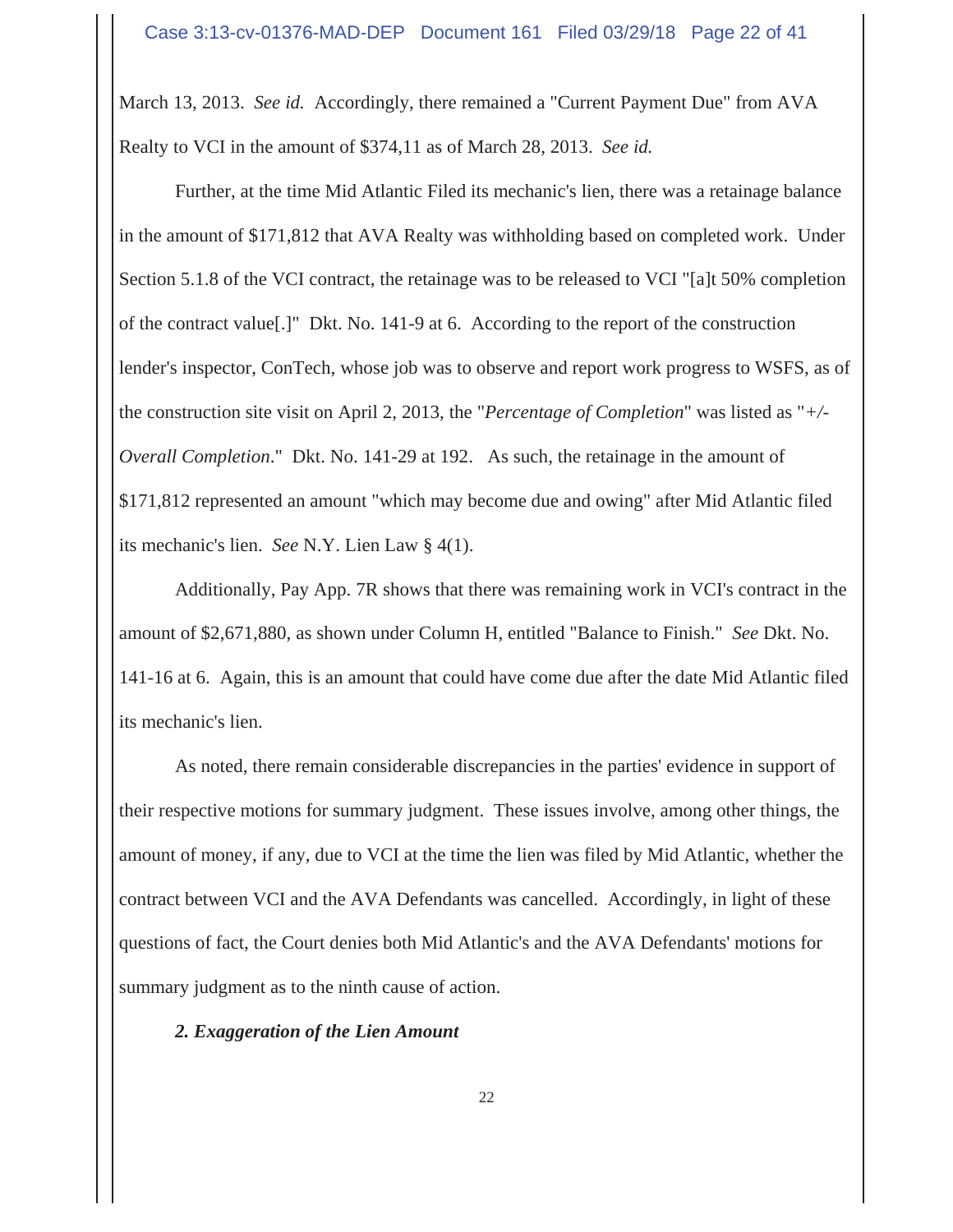In their motion, the AVA Defendants contend that Mid Atlantic's mechanic's lien is invalid as a matter of law because Mid Atlantic willfully exaggerated the amount claimed in the lien. *See* Dkt. No. 140-54 at 11-14. The AVA Defendants assert "[i]t is undisputed that Plaintiff did not fully perform under its Subcontract with VCI" and, as to the work it did perform, it was performed in an unworkmanlike manner leading to the failed inspection and subsequent rejection of Mid Atlantic's work by the Project's Architect. *See id.* at 12. As such, the AVA Defendants contend that Mid Atlantic did not provide services anywhere near the value claimed. *See id.* Moreover, the AVA Defendants note that Mid Atlantic claimed in the mechanic's lien that it was only paid \$115,000.00 by VCI of the \$732,740.00 owed. *See id.* However, the AVA Defendants claim that Mid Atlantic signed release certificates in which it certified that, as of February 8, 2013, it had been paid \$421,480.00. *See id.* As such, the AVA Defendants argue that the lien is invalid because of these will exaggerations.

In response, Mid Atlantic first argues that the AVA Defendants are precluded from arguing willful exaggeration because they did not assert such a willful exaggeration counterclaim or affirmative defense in their answer. *See* Dkt. No. 148-1 at 18. Further, Mid Atlantic contends that, even if the Court considers the merits of the defense, it should be rejected because "the AVA Defendants have failed to make even a *prima facie* showing that the lien was inaccurate, much less 'deliberately and intentionally' exaggerated as is required under the Lien Law." *Id.*

#### *a. Failure to Preserve the Affirmative Defense*

"Rule 8(c) of the Federal Rules of Civil Procedure requires that a responsive pleading must set forth certain enumerated affirmative defenses as well as 'any other matter constituting an avoidance or affirmative defense.'" *Saks v. Franklin Covey Co.*, 316 F.3d 337, 350 (2d Cir.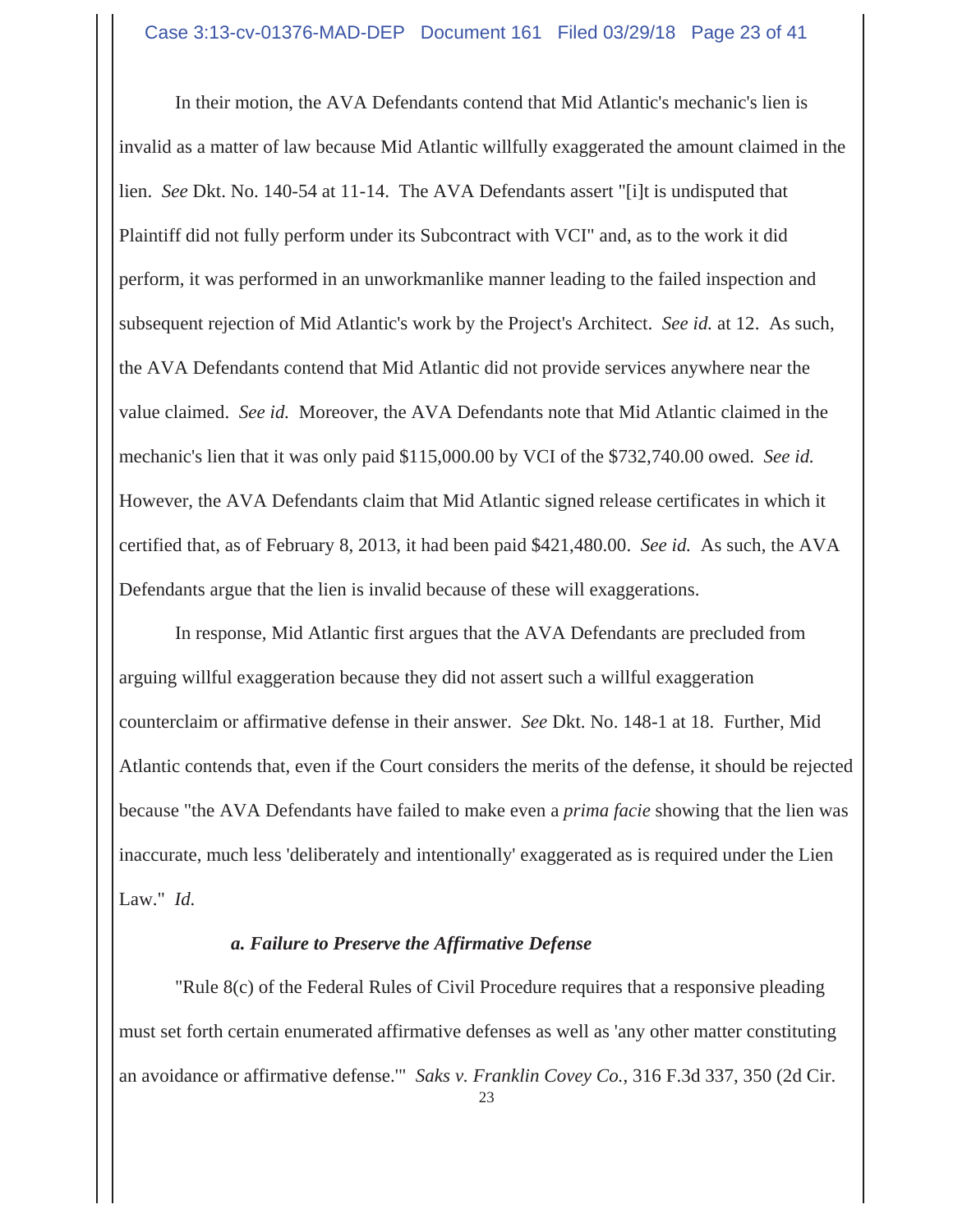2003) (quoting Fed. R. Civ. P. 8(c)) (other citation omitted). "An affirmative defense is defined as '[a] defendant's assertion raising new facts and arguments that, if true, will defeat the plaintiff's or prosecution's claim, even if all allegations in the complaint are true.'" *Id.* (quoting Black's Law Dictionary 430 (7th ed. 1999)).

"One of the core purposes of Rule 8(c) is to place the opposing parties on notice that a particular defense will be pursued so as to prevent surprise or unfair prejudice." *Saks*, 316 F.3d at 350 (citing *Blonder–Tongue Labs., Inc. v. Univ. of Ill. Found.*, 402 U.S. 313, 350, 91 S. Ct. 1434, 28 L. Ed. 2d 788 (1971)). A general assertion that the plaintiff's complaint fails to state a claim is insufficient to protect the plaintiff from being ambushed with an affirmative defense. *See id.* (citations omitted).

In the present matter, the Court finds that the AVA Defendants failed to raise this affirmative defense in their answer to the second amended complaint (or their previously filed answer) and have waived their right to assert it at this stage of the litigation. In their reply memorandum of law, the AVA Defendants argue that they have raised this affirmative defense in paragraph 22 of their answer. *See* Dkt. No. 149 at 8. Paragraph 22 asserts the following "affirmative defense": "Plaintiff's claims against the undersigned defendants should be dismissed because plaintiff has been paid in part or in full for the value of its services, equipment and materials." Dkt. No. 83 at ¶ 22. This "affirmative defense" falls far short of putting Mid Atlantic on notice that the AVA Defendants would be asserting an affirmative defense pursuant to Lien Law § 39. Although parties are not required to provide citation to the relevant statutory provisions they are relying on when asserting an affirmative defense, the language used must at least provide some indication of the defense they are attempting to assert. Without providing any reference to willful, fraudulent, intentional, or deliberate exaggeration of the lien amount,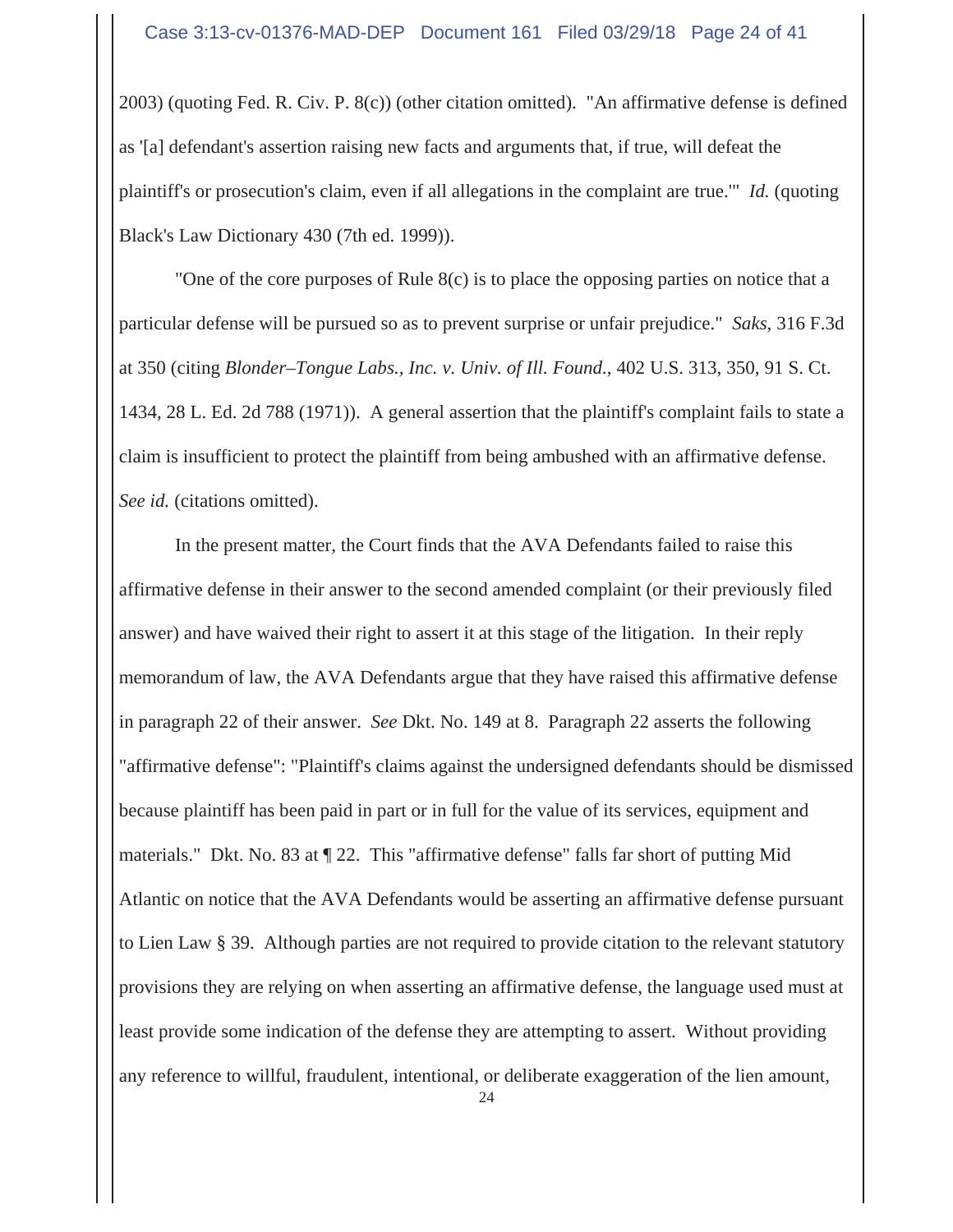this boilerplate language is insufficient to preserve their right to raise this affirmative defense at the summary judgment stage.

Although the Court notes that it has the discretion to excuse the failure to plead an affirmative defense, excusal here is inappropriate. The language used in the AVA Defendants' affirmative defense was insufficient to prevent surprise and unfair prejudice. Accordingly, the Court finds that the AVA Defendants have failed to preserve their right to raise this defense. As discussed below, however, even when the Court considers the merits of this defense, the AVA Defendants are still not entitled to summary judgment.

# *b. Merits of the Affirmative Defense*

"A willfully exaggerated lien is void, and the owner or contractor may be entitled to damages from the lienor." *N.Y. Prof. Drywall of OC, Inc. v. Rivergage Devel., LLC*, 137 A.D.3d 1509, 1510 (3d Dep't 2016) (citing N.Y. Lien Law §§ 39, 39-a) (other citations omitted). "The remedy is harsh . . . , and 'the issue of willful and/ or fraudulent exaggeration is . . . one which ordinarily must be determined at . . . trial.'" *Id.* at 1510-11 (internal and other citations omitted). "Where, as here, the relief is sought via summary judgment, the proponent of such relief has the initial burden to 'make a prima facie showing of entitlement to judgment as a matter of law, tendering sufficient evidence to demonstrate the absence of any material issues of fact.'" *Id.* at 1511 (quoting *Alvarez v. Prospect Hosp.*, 68 N.Y.2d 320, 324 (1986) (other citations omitted). The willful exaggeration of a notice of lien has been defined as an exaggeration which is intentional, deliberate, fictitious, or fraudulent. *See Collins v. Peckham Road Corp.*, 18 A.D.2d 860, 861 (3d Dep't 1963) (citations omitted).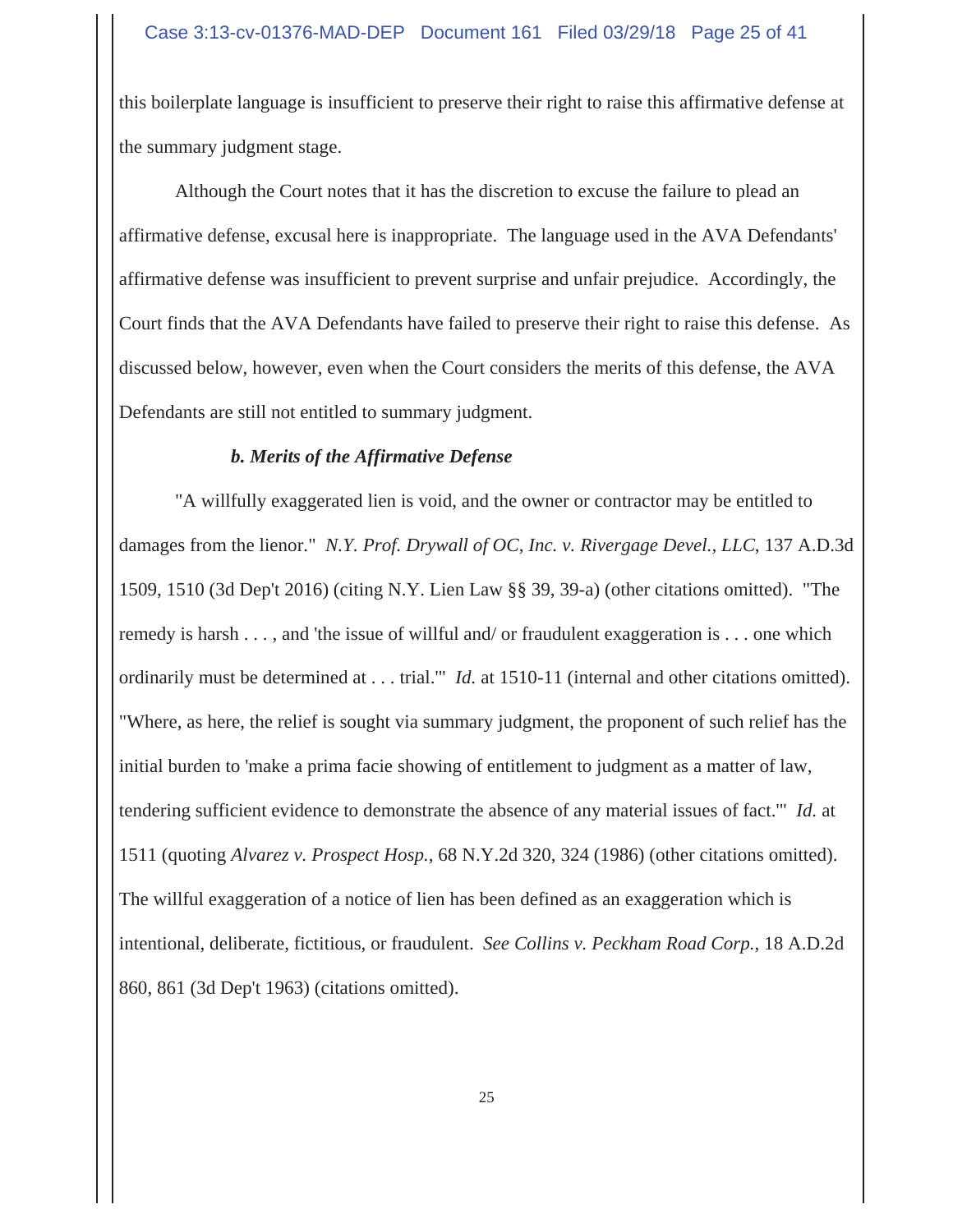#### Case 3:13-cv-01376-MAD-DEP Document 161 Filed 03/29/18 Page 26 of 41

It is well settled that a finding of willful exaggeration requires "proof that the lienor deliberately and intentionally exaggerated the lien amount." *Barden & Robeson Corp. v. Czyz*, 245 A.D.2d 599, 601 (3d Dep't 1997) (citation omitted). "The fact that a lien may contain improper charges does not, in and of itself, establish that a plaintiff willfully exaggerated a lien." *Minelli Const. Co. v. Arben Corp.*, 1 A.D.3d 580, 581 (2d Dep't 2003) (citing *Goodman v. Del-Sa-Co Foods*, 15 N.Y.2d 191 (1965)) (other citation omitted). An honest mistake as to the amount, which does not amount to willful exaggeration, does not void a mechanic's lien. *See Goodman*, 15 N.Y.2d at 194 (quotation and other citations omitted).

In the present matter, the Court finds that the AVA Defendants have failed to meet their burden that the exaggerated amount, if any, was willful. As noted, the determination of willfulness is generally not appropriate at the summary judgment stage.

The payments that the AVA Defendants contend Mid Atlantic certified having received as of a certain date are in dispute as the partial lien waivers upon which they rely all clearly indicate that the lien waiver was "contingent only on receipt of" the sum specified. *See* Dkt. No. 148 at ¶¶ 106-09, 113. As to the partial waiver and release of lien dated January 25, 2013, Mid Atlantic does not indicate that Mid Atlantic had been paid \$286,480.00 as the AVA Defendants contend. *See* Dkt. No. 140-6 at 123. Rather, it indicates that Mid Atlantic had been paid \$115,000.00 as of that date and that it will have been paid \$286,480.00 upon receipt of the additional sum of \$171,480.00. *See id.* Mid Atlantic contends that it signed this partial waiver of lien "upon viewing a copy of check for said amount that was emailed to Mid Atlantic, but the actual check was never received." Dkt. No. 148 at ¶ 109.

As to the argument that the amount of the lien was willfully exaggerated because Mid Atlantic executed partial lien waivers "certifying" that it had received payment in the amount of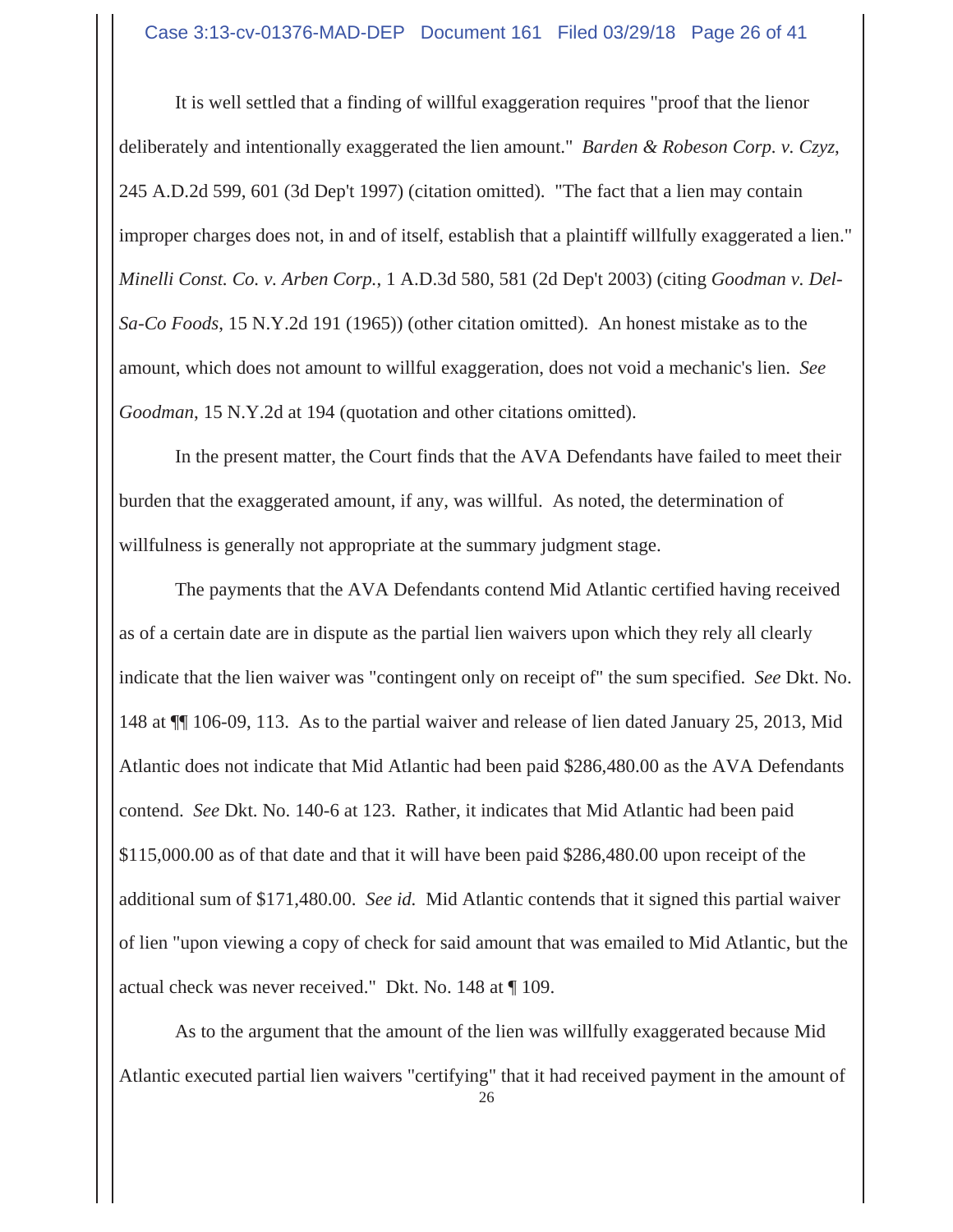\$421,480.00, the lien waiver clearly dated February 8, 2013, again clearly states that it is contingent upon the actual receipt of payment. *See* Dkt. No. 140-38 at 4. As with the January 25, 2013 waiver and release, Mid Atlantic contends that it never received the amount promised after having been emailed a scan copy of the check. *See* Dkt. No. 148 at ¶ 113. Indeed, an email from Mr. Patel to Tom Varish dated February 8, 2013 shows that, although the bank had released funds to VCI to pay Mid Atlantic around January 25, 2013, Mid Atlantic had not been paid the amount released. *See* Dkt. No. 140-36 at 2-4.

Based on the foregoing, the Court finds that questions of fact preclude granting the AVA Defendants' motion for summary judgment as to the affirmative defense of willful exaggeration pursuant to New York Lien Law § 39.

#### **D. Eleventh Cause of Action**

In its eleventh cause of action, Mid Atlantic alleges that AVA Realty and AVA Development aided and abetted VCI and Tom Varish's breach of their fiduciary duties owed to Mid Atlantic as a trustee beneficiary under Article 3-A of the New York Lien Law. *See* Dkt. No. 69 at ¶¶ 107-123. The AVA Defendants contend that they are entitled to summary judgment as to this cause of action because the record is devoid of proof that the AVA Defendants conspired with, or provided substantial assistance to, VCI in connection with VCI's failure to pay trust funds to Mid Atlantic. *See* Dkt. No. 140-54 at 14-18. In support of their position, the AVA Defendants present three general arguments: (1) there was no contractual relationship between AVA Realty and Mid Atlantic; (2) VCI's contract was terminated; and (3) Patel relied on "[Mid Atlantic's] lien release and Ms. Thibideau's email to conclude that VCI paid for the work performed on the Project up until February 8, 2013." *Id.* at 16.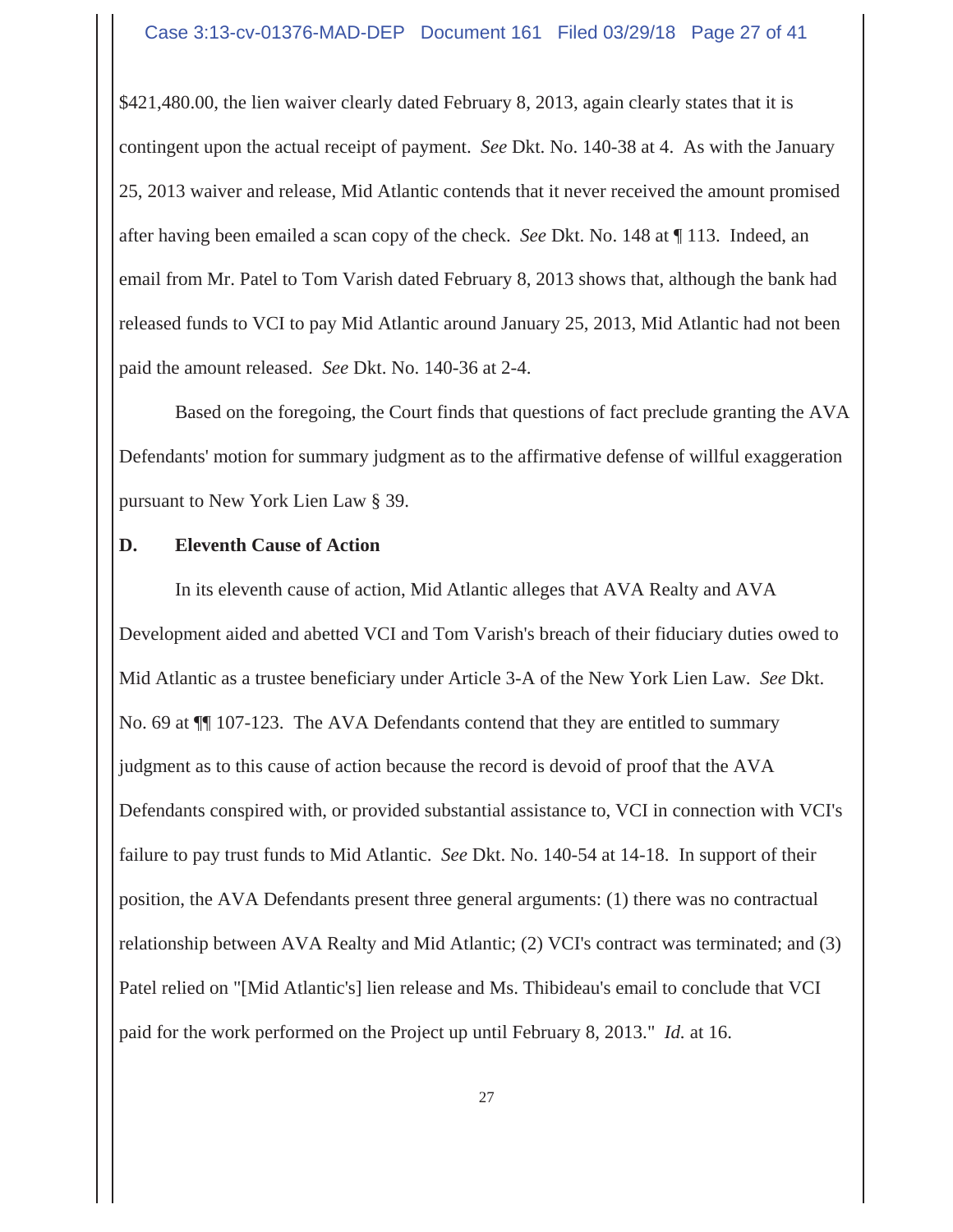"Article 3-A of the Lien Law creates 'trust funds out of certain construction payments or funds to assure payment of subcontractors, suppliers, architects, engineers, laborers, as well as specified taxes and expenses of construction.'" *Aspro Mech. Contr. v. Fleet Bank*, 1 N.Y.3d 324, 328 (2004) (quotation and other citations omitted); *see also* N.Y. Lien Law §§ 70, 71. The Court of Appeals has repeatedly recognized that the "primary purpose of article 3-A and its predecessors [is] 'to ensure that "those who have directly expended labor and materials to improve real property [or a public improvement] at the direction of the owner or a general contractor" receive payment for the work actually performed.'" *Id.* (quotation omitted).

"To ensure this end, the Lien Law establishes that designated funds received by owners, contractors and subcontractors in connection with improvements of real property are trust assets and that a trust begins 'when any asset thereof comes into existence, whether or not there shall be at that time any beneficiary of the trust.'" *Aspro Mech. Contr.*, 1 N.Y.3d at 328 (quotation and other citations omitted). "Funds received by an owner under building loan contracts and building loan mortgages are trust assets and the statute requires owner-trustees to apply such assets for payment of the 'cost of improvement.'" *Id.* at 328-29 (citations omitted).

To set forth a claim for aiding and abetting a breach of fiduciary duty, the plaintiff must establish the following elements: "(1) a breach by a fiduciary of obligations to another, (2) that the defendant knowingly induced or participated in the breach, and (3) that plaintiff suffered damage as a result of the breach." *Kaufman v. Cohen*, 307 A.D.2d 113, 125 (1st Dep't 2003) (citing *S & K Sales Co. v Nike, Inc.*, 816 F.2d 843, 847-848 (2d Cir. 1987); *Whitney v Citibank, N.A.*, 782 F.2d 1106, 1115 (2d Cir. 1986); *Wechsler v Bowman*, 285 N.Y. 284, 291 (1941)).

As to the second element, while the plaintiff is not required to establish that the aider and abettor had an intent to harm, there must be evidence that the aider and abettor had actual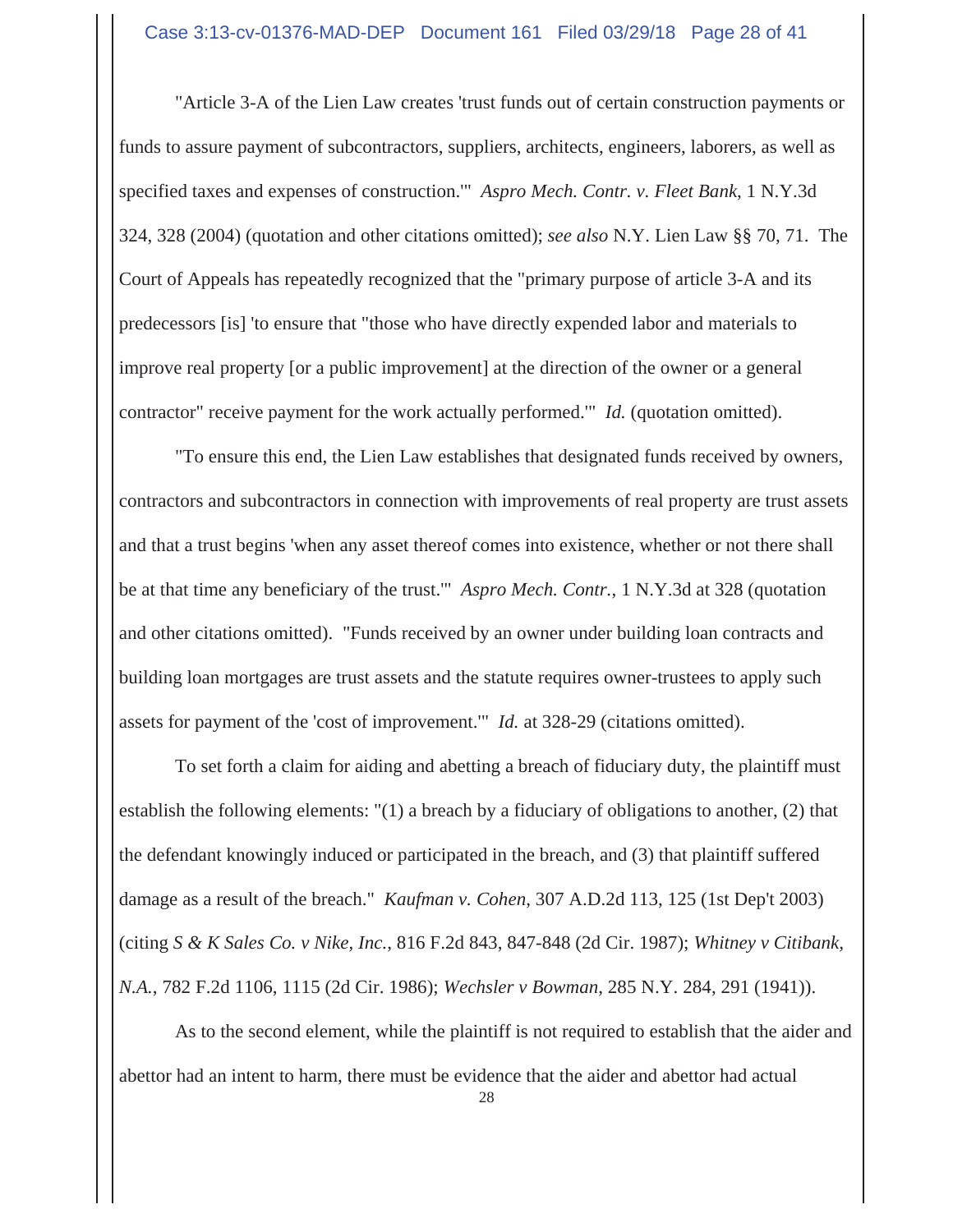#### Case 3:13-cv-01376-MAD-DEP Document 161 Filed 03/29/18 Page 29 of 41

knowledge of the breach of fiduciary duty. *See id.* (citations omitted). "Constructive knowledge of the breach of fiduciary duty by another is legally insufficient to impose aiding and abetting liability." *Id.* (citing *Kolbeck v. LIT Am., Inc.*, 939 F. Supp. 240, 246 (S.D.N.Y. 1996)).

In the present matter, the Court first notes that the absence of a contractual relationship between Mid Atlantic and AVA Realty is irrelevant as to this cause of action. Liability is not premised upon the prime contract. Rather, it is premised upon liability under the Lien Law, which extends to any person or entity who acts as a "fiduciary manager" with respect to the receipt, disbursement, or administration of trust funds. Evidence in the record indicates that the AVA Defendants took over responsibility for making payments to VCI's subcontractors. As Mid Atlantic correctly notes, the duties of the trustee may be transferred to successors or assignees. *See Aspro Mech. Contr., Inc.*, 1 N.Y.3d at 330.

As to the argument that VCI's contract was terminated, as discussed above, questions of fact remain as to whether VCI was ever actually terminated. Although Mr. Patel claims as much, other evidence in the record suggests that VCI continued to act as the general contractor throughout the remainder of the Project, including the fact that Mr. Patel failed to abide by the terms of VCI's contract regarding termination for cause. Additionally, evidence in the record suggests that VCI's subcontractors continued to present invoices to VCI through January 2014 and that the invoices were paid by AVA Realty from the proceeds of the building loan. *See, e.g.*, Dkt. No. 141-29 at 260 (invoice from Manning Materials dated May 20, 2013 sent to VCI). Moreover, the ConTech Reports indicate that, through May 23, 2013, VCI was still the "builder" of the Project. *See, e.g.*, Dkt. No. 141-29 at 250 (Construction Monitoring Report #11 dated May 23, 2013 listing "Varish Construction, Inc." as the "Builder" and "AVA Realty Ithaca" as the "Borrower").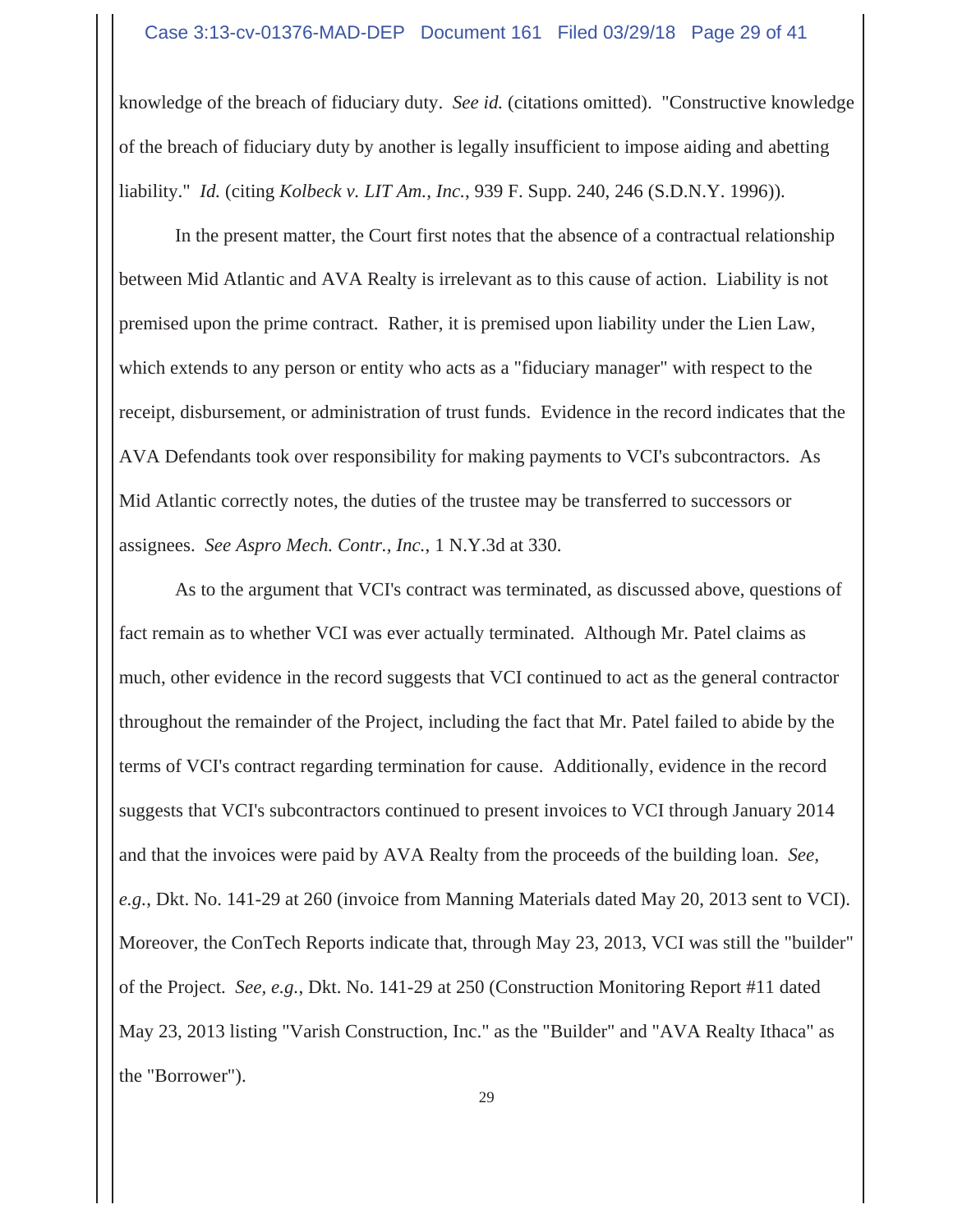Case 3:13-cv-01376-MAD-DEP Document 161 Filed 03/29/18 Page 30 of 41

Finally, as to the assertion that the AVA Defendants relied on "[Mid Atlantic's] lien

release and Ms. Thibideau's email to conclude that VCI paid for the work performed on the

Project up until February 8, 2013," the Court finds that the evidence relied upon either does not

support the assertion or is contradicted by other evidence in the record. On February 7, 2013,

Phil Capotrio emailed VCI questioning the accounting on Mid Atlantic's lien release.

Specifically, Mr. Capotrio wrote:

Tom,

I was reviewing the lien release for Mid-Atlantic and the numbers do not seem to be matching up and I could use some clarity.

To date, we have advanced \$420,000.00 in funds to pay building shell and labor and the lien release only states that they have been paid \$286,480. Also the release states that VCI has been billed \$696,990 and they have only been paid \$286,480.

*See* Dkt. No. 140-36 at 3. The following day, Mr. Patel emailed Tom Varish to question him about the whereabouts of the \$420,000.00 in funds paid to VCI toward the supply and erection of the building shell, which was part of Mid Atlantic's work. *See id.* at 2-3. There is no indication whether Varish ever responded to the email. The AVA Defendants contend, however, that "[s]oon after Mr. Patel's e-mail to Tom Varish, Plaintiff's Comptroller (Doreen Thibedeau) e-mailed Mr. Patel an executed lien release certifying that Plaintiff had been paid \$421,480.00." Dkt. No. 140-54 at 16. Ms. Thibedeau also wrote to Mr. Patel that "'I will let you know that I have seen a copy of a check for \$171,480.00 that is more than likely in route to us ck #3343.'" *Id.* (quoting Dkt. No. 140-47 at 2).

Contrary to the AVA Defendants assertions, the email makes clear that Mid Atlantic had not yet received the check for \$171,480.00. Rather, she had only seen a copy of the check and Ms. Thibedeau assumed that it was in the mail. Moreover, as discussed above, the lien waivers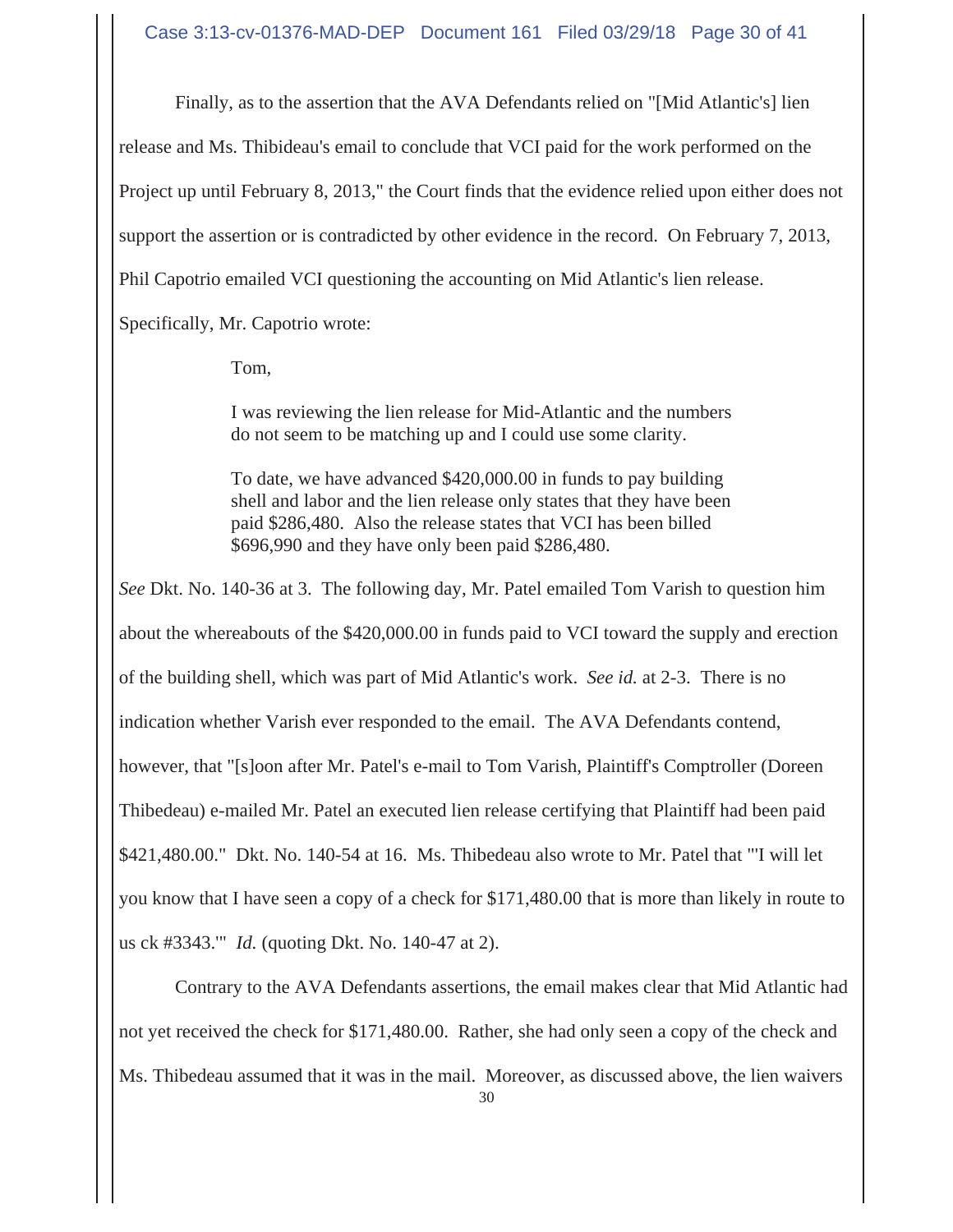clearly indicate that they were being provided in advance of payment and that they were expressly contingent upon receiving that payment.

Further, it is undisputed that five days later on February 13, 2013, Mr. Patel received a letter from Mid Atlantic's attorney, which clearly states that Mid Atlantic had only received one payment for \$115,000.00 and that there was a balance of \$600,960.00 that remained unpaid. *See* Dkt. No. 141-15 at 3. That same day Mr. Patel also received an email from VCI forwarding an email from Mid Atlantic's parent company, UFPI, which also claimed that there was a balance due of \$600,960.00. *See* Dkt. No. 141-39 at 2. Upon receiving this email, Mr. Patel forwarded it to the Lender with the following message: "See below. I will not pay it. [T]he work is not done. They delayed me. [T]heir contract is with Tom not me." *Id.* According to Mid Atlantic, this makes clear that Patel had already made up his mind that he would not pay Mid Atlantic, even though it was still working on the Project. *See* Dkt. No. 148-1 at 25.

Considering the material facts in dispute, summary judgment must be denied. The evidence before the Court demonstrates that there are questions of fact as to the extent of the transfer of responsibility from VCI to the AVA Defendants. There is little upon which the parties can agree, including whether Mid Atlantic completed work on the Project, the date on which Mid Atlantic ceased working on the Project, whether VCI was ever actually terminated as general contractor, and whether VCI received and/or returned funds to the AVA Defendants upon the alleged termination.<sup>5</sup> While the AVA Defendants are correct that Mr. Patel

(continued...)

<sup>&</sup>lt;sup>5</sup> The Court has serious concerns regarding the AVA Defendants' repeatedly assertions that they did not have a contract with Mid Atlantic and that they had no obligation to make payments to Mid Atlantic even after the alleged termination of VCI. While the AVA Defendants contend that they fired the general contractor (VCI) and took over the responsibilities of the general contractor, including paying subcontractors for work completed on the Project, Mid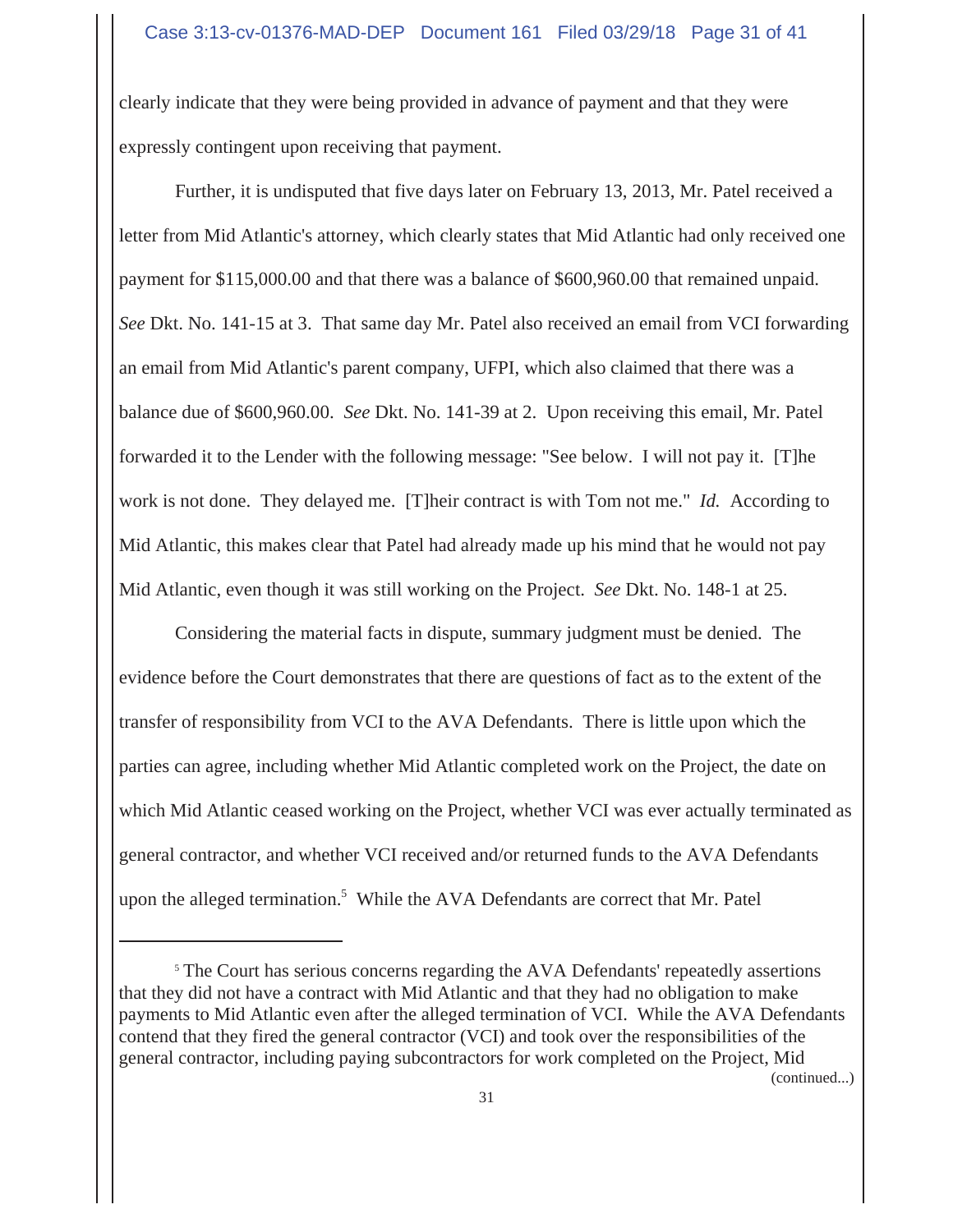"confronted Defendant Varish about the whereabouts of the money paid to VCI for the building shell," Mr. Patel also asserted that he would not pay any of the money owed once he was informed that Mid Atlantic was claiming that they had yet to be paid and they further allege that VCI credited them a substantial sum of money when VCI was allegedly terminated as the general contractor. The record is replete with contradictory allegations and evidence that must be decided at trial.

Accordingly, the Court denies the parties' motions for summary judgment as to Mid Atlantic's eleventh cause of action.

# **E. Twelfth and Fourteenth Causes of Action**

Mid Atlantic's twelfth and fourteenth causes of action asserts claims against AVA Realty and Ajesh Patel for breach of fiduciary duty owed to Mid Atlantic, a beneficiary of a trust fund, and diversion and/or misappropriation of trust funds under Article 3-A of the New York Lien Law. *See* Dkt. No. 69 at  $\P$  124-132, 138-151. The AVA Defendants contend that these claims should be dismissed because AVA Realty and Ajesh Patel did not owe a duty to Mid Atlantic and because Mid Atlantic cannot show that AVA Realty and/or Ajesh Patel diverted or misappropriated any funds due to it. *See* Dkt. No. 140-54 at 18-23.

# *1. Duty Owed to Mid Atlantic*

"Under New York law, the elements of a claim for breach of fiduciary duty are: '(i) the existence of a fiduciary duty; (ii) a knowing breach of that duty; and (iii) damages resulting

 $5$ (...continued)

Atlantic appears to be the only subcontractor excluded from these new obligations for the AVA Defendants.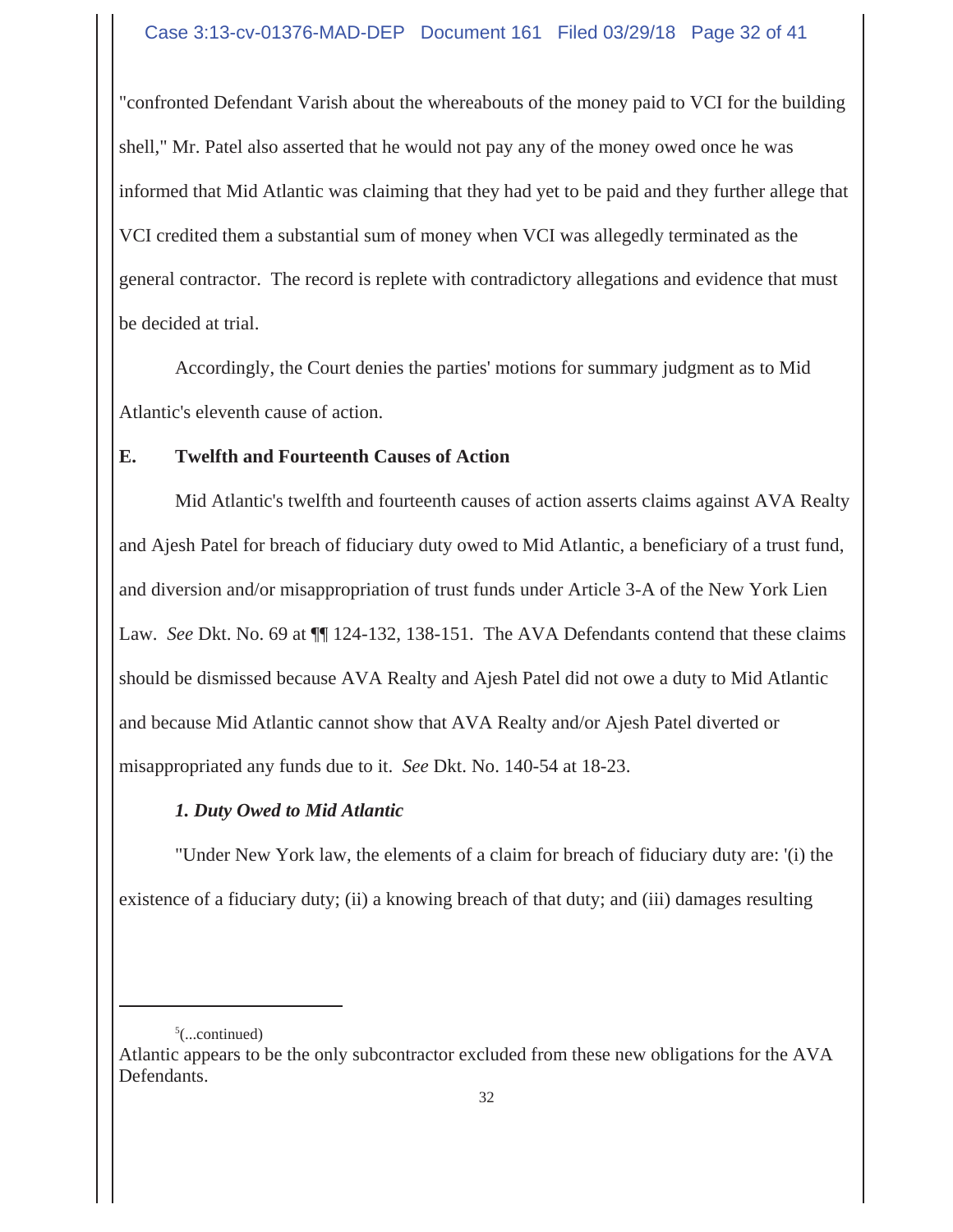therefrom.'" *Schwartzco Enters. LLC v. TMH Mgmt., LLC*, 60 F. Supp. 3d 331, 352 (E.D.N.Y. 2014) (quoting *Johnson v. Nextel Commc'ns, Inc.*, 660 F.3d 131, 138 (2d Cir. 2011)).

Section 71(3) of the Lien Law provides, "[w]ith respect to the trust of which an owner is trustee, 'trust claims' means claims of contractors, subcontractors, architects, engineers, surveyors, laborers and materialmen arising out of the improvement, for which the owner is obligated, and also means any obligation of the owner incurred in connection with the improvement for a payment or expenditure defined as cost of improvement." N.Y. Lien Law § 71(3)(a). "A trust of which an owner is trustee continues with respect to every asset of the trust until every trust claim arising at any time during the improvement has been paid or discharged, or until all such assets have been applied for the purposes of the trust." *Arbor Realty Funding, LLC v. East 51st St. Dev. Co.*, 2009 NY Slip Op 52696, \*7-\*8 (Sup. Ct., N.Y. Cty. 2009 (citing N.Y. Lien Law § 72(1)). Under Lien Law §71(4), "[p]ersons having claims for payment of amounts for which the trustee is authorized to use trust assets as provided in this section are beneficiaries of the trust whether or not they have filed or had the right to file a notice of lien…. Where an owner becomes obligated to incur an expenditure as part of the cost of improvement, any person to whom he is so obligated is a beneficiary." N.Y. Lien Law § 71(4).

Based on this authority, courts have held that a subcontractor was a beneficiary of the owner's trust, and had a legally sufficient cause of action against the owner for misappropriation of trust funds under Article 3-A of the Lien Law. *See Martirano Constr. Corp. v. Briar Contr. Corp.*, 104 A.D.2d 1028, 1030-31 (2d Dep't 1984). Similarly, in *Radory Constr. Copr. v. Arronbee Constr. Corp.*, 24 A.D.2d 573 (2d Dep't 1965), the court held that the petition, a subcontractor, was "a beneficiary having a trust claim on the proceeds of the building loan agreement, even though petitioner's work had been completed at the time the building loan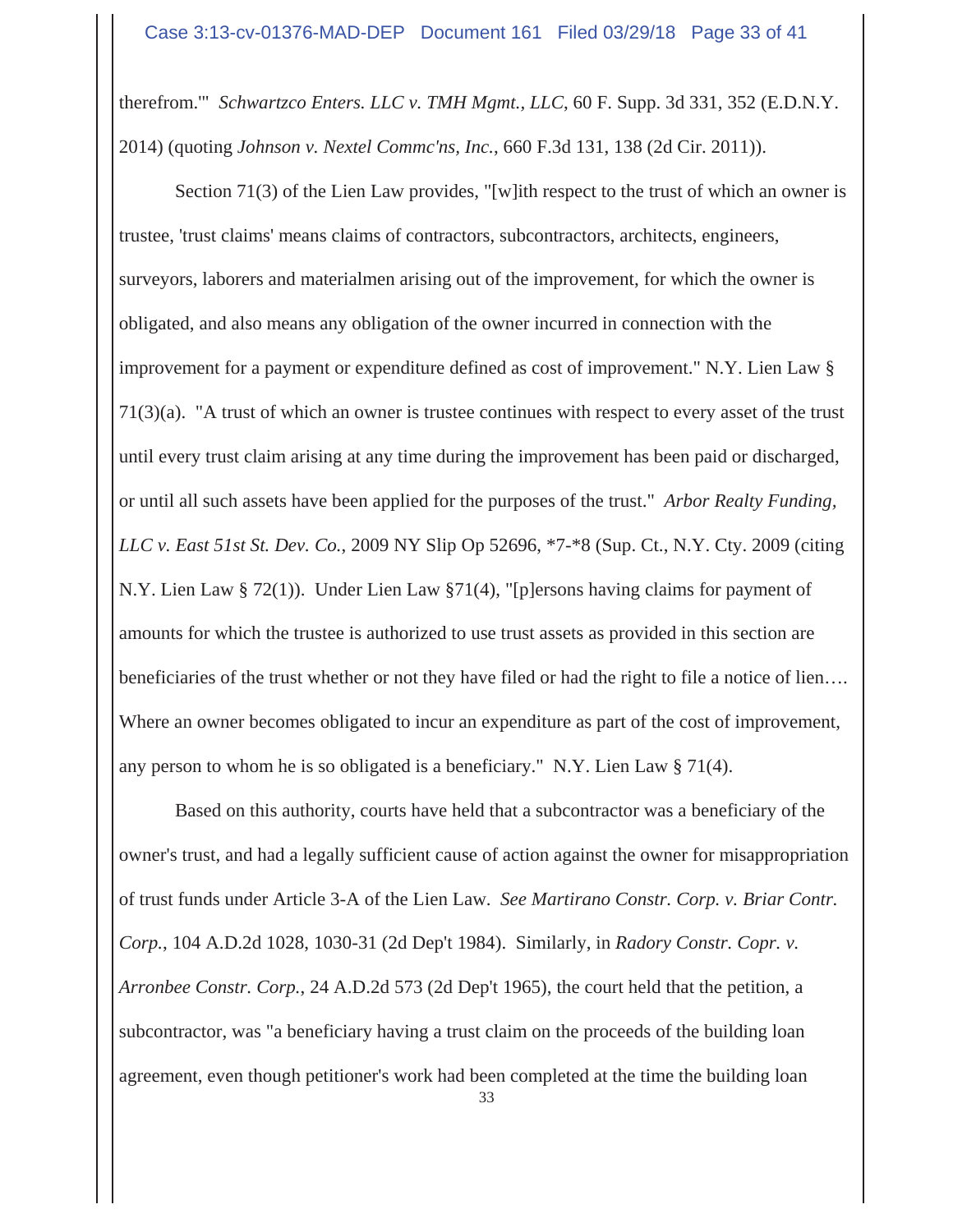agreement was made . . . [and] despite the fact that the petitioner's mechanic's lien was bonded." *Id.* at 573.

Based on this authority, the Court finds that, pursuant to Section 71(3) of the New York Lien Law, Mid Atlantic, as a subcontractor and lienor, is a beneficiary of the owner-trust and, therefore, Mid Atlantic had a fiduciary duty to Mid Atlantic.

As to Mr. Patel, as explained above, AVA Realty, acting through Mr. Patel, its only employee, stepped into the shoes of VCI for purposes of disbursing payments to VCI's subcontractors. It is well settled that "an individual officer of a corporate trustee may be held personally liable for breach of a Lien Law trust" to the extent that the officer is "found to have participated in or known about the use of trust funds for non-trust purposes." *In re Waldron*, No. 13-12190, 2015 WL 6734481, \*6 (Bankr. N.D.N.Y. Nov. 3, 2015) (citing cases).

Based on the foregoing, the Court finds that the AVA Defendants are not entitled to summary judgment on this ground.

# *2. Breach of Fiduciary Duty*

Contrary to the AVA Defendants' contentions, the Court finds that questions of fact exist that preclude granting summary judgment on this claim. As noted above, the AVA Defendants never produced a copy of either version of the February 12, 2013 Amendment Letter, or any emails relating to these letters and agreements, in which the AVA Defendants took over responsibility for paying subcontractors from VCI. Rather, the two versions of the Amendment Letters were produced by WSFS in response to a subpoena in this case. To date, however, neither Exhibit A or B referenced in those letters have been produced.

There is no dispute that the AVA Defendants had control of the missing documents and failed to produce them, even though they were obligated to do so in response to Mid Atlantic's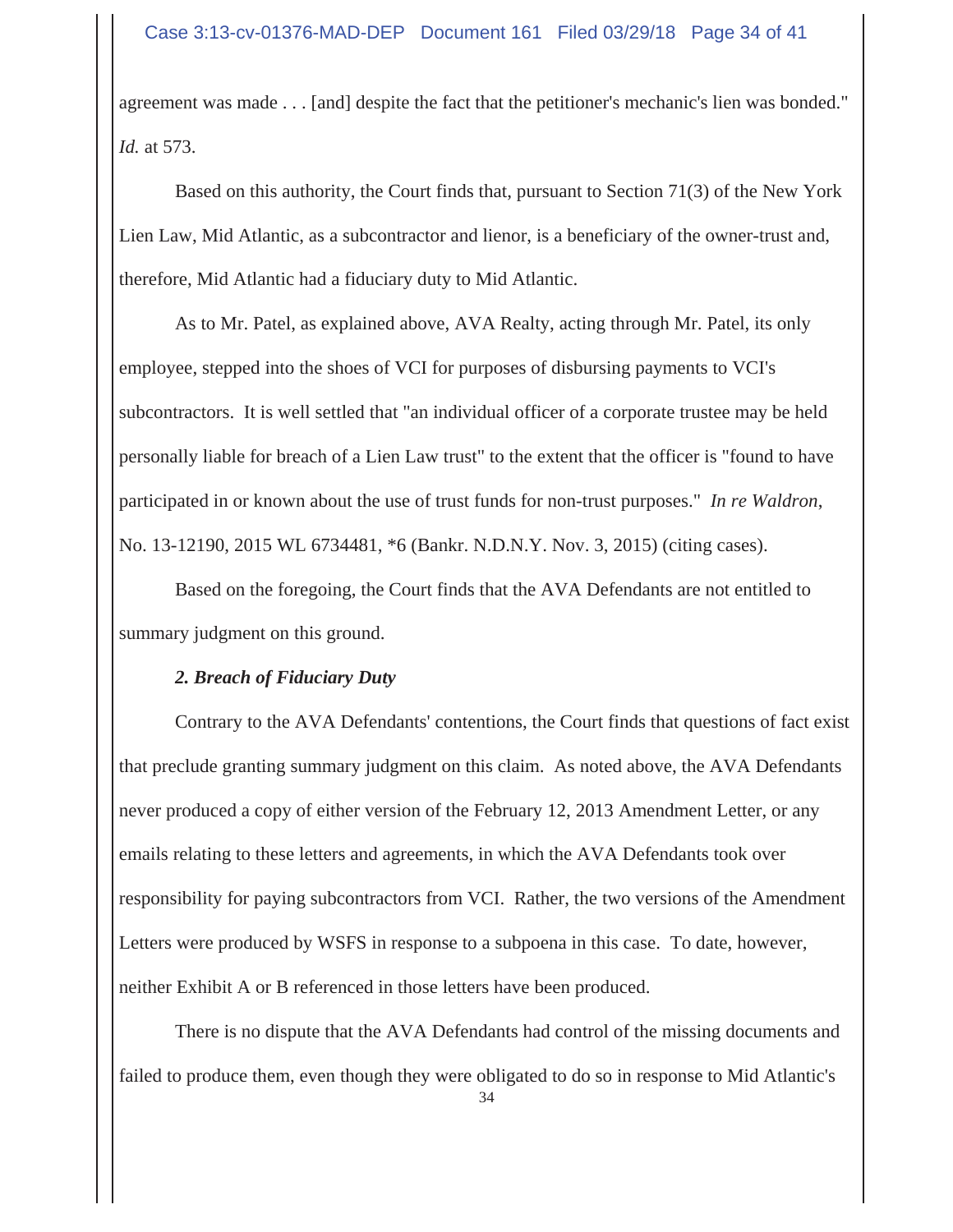#### Case 3:13-cv-01376-MAD-DEP Document 161 Filed 03/29/18 Page 35 of 41

discovery demands. The emails produced by WSFS show that Mr. Patel had emailed the Payment Request Letter to VCI, yet Mr. Patel did not produce this document. *See* Dkt. No. 141- 24. These documents go to the very heart of the payment issues in this case since Mr. Patel has taken the position that VCI never directed him to pay Mid Atlantic and the missing Exhibit A to VCI's Payment Request Letter which "lists the payments to be made and to whom" would have been significant for determining whether Mid Atlantic was listed as a payee. As Mid Atlantic notes, if it was listed as a payee, the AVA Defendants would have no defense for not disbursing the funds to Mid Atlantic.

Similarly, the missing Exhibit B is also potentially relevant and prejudicial to the AVA Defendants' position that VCI was not owed any money because the cost to complete its work exceeded VCI's contract balance, and, therefore, there was no "lien fund." In this letter, the parties agreed that "all sub-contractor, vendor, [Varish] labor or other bills shall not exceed the monies available to complete the Project, per the revised schedule of values, attached hereto as Exhibit B." Certainly, this revised schedule would likely permit the Court to determine the amount that VCI and the AVA Defendants had allocated for the completion of the Project.

In support of its motion, Mid Atlantic contends that, based on the AVA Defendants failure to produce this evidence, the Court should draw an adverse inference against the AVA Defendants. *See* Dkt. No. 141-48 at 18-19. Specifically, Mid Atlantic argues that "the Court should infer that, based on the AVA Defendants' willful failure to produce a copy of the exhibits referenced in the Payment Request Letter and the Amendment Letter that these documents would have supported Mid Atlantic's case. Specifically, 'Exhibit A' to the Payment Request Letter would have listed a payment to Mid Atlantic for \$175,000 earmarked in Pay App. 7R for Line Item 6 (Building-shell) and \$50,000 for [L]ine [I]tem 30 (Labor-Framing)." *Id.* at 19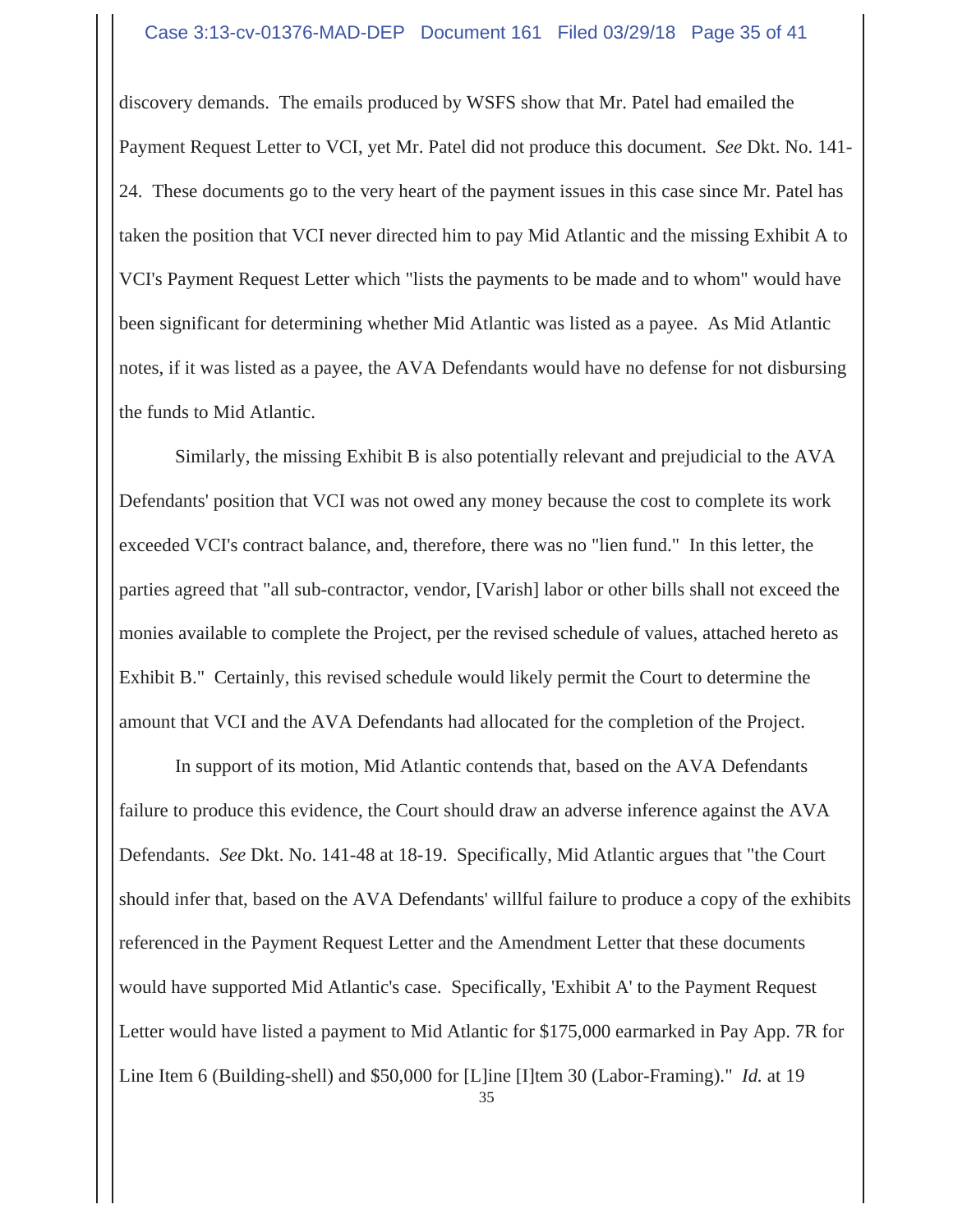(citing Dkt. No. 141-16; Dkt. No. 141-21). Further, Mid Atlantic asserts that the Court should infer that "the 'revised schedule of values' attached as 'Exhibit B' to the Amendment Letter would have shown that there was money allocated for payment to Mid Atlantic for Line Items 6 and 30." *Id.*

Adverse inferences are appropriate where "(1) relevant evidence is destroyed; (2) with culpability; (3) when the defendant was under a duty to preserve the evidence." *Burgos v. Satiety, Inc.*, No. 10-cv-2680, 2013 WL 801729, \*6 (E.D.N.Y. Mar. 5, 2013) (citations omitted); *see also Residential Funding Corp. v. DeGeorge Fin. Corp.*, 306 F.3d 99, 107-08 (2d Cir. 2002) (discussing the requirements for adverse inferences); *Curcio v. Roosevelt Union Free Sch. Dist.*, 283 F.R.D. 102, 108 (E.D.N.Y. 2012) (same); *Valenti v. Penn Mut. Life Ins. Co.*, 850 F. Supp. 2d 445, 452 (S.D.N.Y. 2012) (same). Granting a dispositive motion based on an adverse inference is an extreme remedy and should be used sparingly. *See Dahoda v. John Deere Co.*, 216 Fed. Appx. 124, 125 (2d Cir. 2007); *West v. Goodyear Tire & Rubber Co.*, 167 F.3d 776, 779 (2d Cir. 1999); *Arista Records LLC v. Usenet.com, Inc.*, 608 F. Supp. 2d 409, 442 (S.D.N.Y. 2009). It can be appropriate when bad faith and willfulness is demonstrated and there is no other remedy available. *See Dahoda*, 216 Fed. Appx. at 125 (citation omitted).

In the present matter, the Court finds it inappropriate to grant Mid Atlantic's motion for summary judgment based on an adverse inference. Questions exist as to the culpability of Mr. Patel in failing to produce this evidence. Further, lesser sanctions exist that would cure the potential prejudice to Mid Atlantic, such as instructing the jury that they are entitled to draw an adverse inference against the AVA Defendants based on their failure to produce and/or preserve this evidence. *See Dahoda*, 216 Fed. Appx. at 126 (finding that the district court erred in granting a motion for summary judgment based on spoliation of evidence when other lesser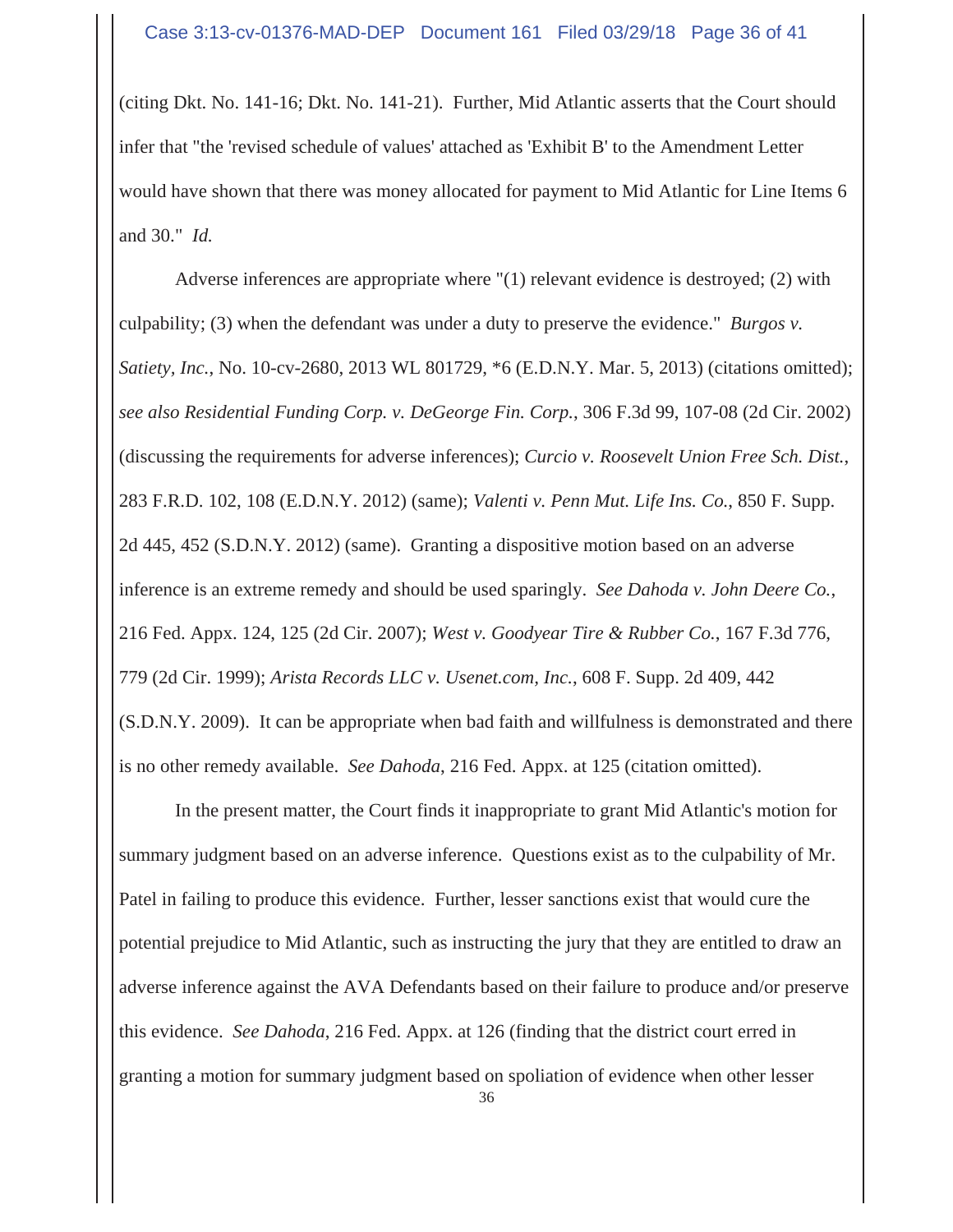#### Case 3:13-cv-01376-MAD-DEP Document 161 Filed 03/29/18 Page 37 of 41

sanctions were available, including an adverse inference charge). Because the evidence before the Court fails to otherwise demonstrate what amount, if any, Mid Atlantic was owed at the time when AVA Realty/Patel became fiduciaries of the trust funds, summary judgment is inappropriate at this time.

Accordingly, the Court denies the parties' motions for summary judgment as to the twelfth and fourteenth causes of action.

#### **F. Thirteenth Cause of Action**

In its thirteenth cause of action, Mid Atlantic seeks an accounting of trust funds. *See* Dkt. No. 69 at ¶¶ 133-37. In their motion for summary judgment, the AVA Defendants contend that this claim fails as a matter of law "[s]ince AVA Realty did not owe a fiduciary duty to the Plaintiff under Article 3-A, it also did not owe a duty to account for the trust fund[ ] assets in possession of VCI." Dkt. No. 140-54 at 24.

Having found that AVA Realty owed Mid Atlantic a fiduciary duty once it took over the responsibility for paying VCI's subcontractors, the AVA Defendants' motion for summary judgment is denied.

In Mid Atlantic's motion for summary judgment, it asserts in its conclusion that it is entitled to summary judgment on its thirteenth cause of action seeking an accounting. *See* Dkt. No. 141-48 at 30. Mid Atlantic fails to specifically address this cause of action at any point in its discussion. Accordingly, the Court declines to grant Mid Atlantic's motion for summary judgment as to the thirteenth cause of action.

#### **G. Fifteenth Cause of Action**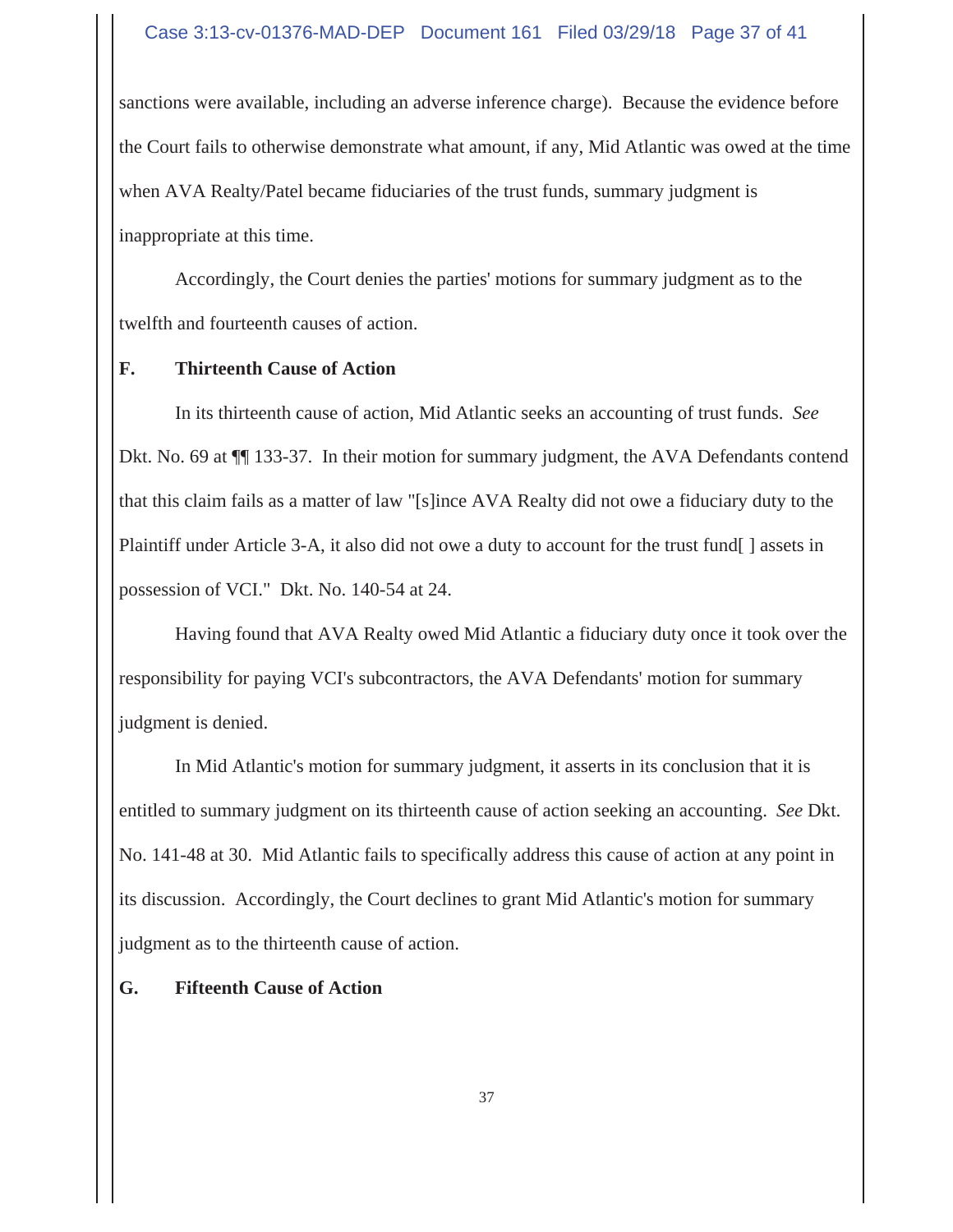#### Case 3:13-cv-01376-MAD-DEP Document 161 Filed 03/29/18 Page 38 of 41

In its fifteenth cause of action, Mid Atlantic asserts a claim for fraudulent conveyance under Sections 274 and 276 of the New York Debtor and Creditor Law, claiming that the AVA Defendants and Patel conveyed the Property to 359 Hospitality without fair consideration, which left the AVA Defendants with unreasonably small capital to conduct its business and satisfy its debts. *See* Dkt. No. 69 at ¶¶ 152-164. The AVA Defendants contend that this claim should be dismissed because it is based on a typographical error. *See* Dkt. No. 140-54 at 24. Specifically, the AVA Defendants claim that this cause of action is premised on Mid Atlantic's mistaken belief that AVA Realty sold the Property to 359 Hospitality for "only \$772,000." *Id.* They contend that "[t]here is no evidence in the record to suggest that AVA Realty sold the property to 359 Hospitality for \$772,000, except for the Tompkins County Clerk Recording Page of the Warranty Deed, [Exhibit F], showing that the transfer amount for the property was \$772,500.00." *Id.*

New York's Debtor and Creditor Law ("DCL") "identifies several situations involving 'constructive fraud,' in which a transfer made without fair consideration constitutes a fraudulent conveyance, regardless of the intent of the transferor." *In re Sharp Intern. Corp.*, 403 F.3d 43, 53 (2d Cir. 2005) (quotation omitted). "Under the DCL, a conveyance by a debtor is deemed constructively fraudulent if it is made without 'fair consideration,' and (*inter alia*) if one of the following conditions is met: (i) the transferor is insolvent or will be rendered insolvent by the transfer in question, DCL  $\S 273$ ; (ii) the transferor is engaged in or is about to engage in a business transaction for which its remaining property constitutes unreasonably small capital, DCL § 274; or (iii) the transferor believes that it will incur debt beyond its ability to pay, DCL § 275." *Id.*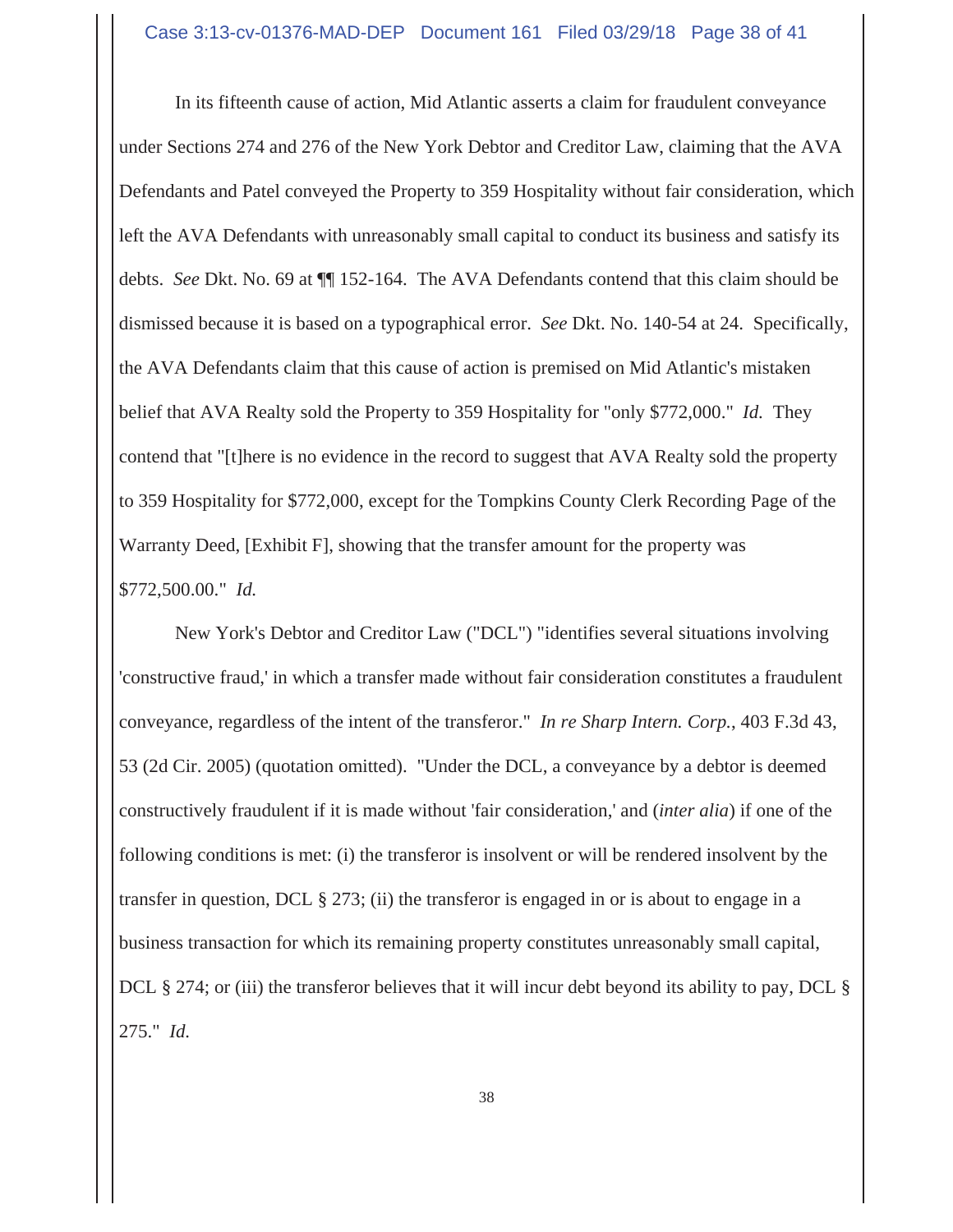In the present matter, the Court finds that the AVA Defendants' motion for summary judgment must be denied. The Lender's records show that the appraised value of the property was \$17,100,000.00 and Mr. Patel acknowledged that, after the transfer of title to the hotel property to 359 Hospitality, AVA Realty had no assets and no longer engaged in any business other than defending this litigation. *See* Dkt. No. 148-19 at 2; Dkt. No. 141-7 at 12-13. Further, Mr. Patel owns and controls both AVA Realty and 359 Hospitality. As such, the Court finds that questions of fact exist as to whether the consideration was fair, whether AVA Realty was rendered insolvent, and whether the transfer left AVA Realty with unreasonably little capital.

#### **H. Sixteenth Cause of Action**

In its sixteenth cause of action, Mid Atlantic asserts a claim for collusive conveyance. In

their motion for summary judgment, the AVA Defendants contend that this claim should be

dismissed because AVA Realty "took all the steps necessary to ensure that, if Plaintiff's

mechanic's lien was valid, that Plaintiff would be paid out of the contingency fund created for

that purpose." Dkt. No. 140-54 at 27.

Section 7 of New York's Lien Law states as follows:

Any payment by the owner, contractor or subcontractor upon a contract for the improvement of real property, made prior to the time when, by the terms of the contract, such payment becomes due, for the purpose of avoiding the provisions of this article, shall be of no effect as against the lien of a subcontractor, laborer, or materialman under such contract, created before such payment actually becomes due. A conveyance, mortgage, lien or incumbrance made by an owner of real property, for the purpose of avoiding the provisions of this article, with the knowledge or privity of the person to whom the conveyance is made or in whose favor the mortgage, lien or incumbrance is created, shall be void and of no effect as against a claim on account of the improvement of such real property, existing at the time of the making of the conveyance or the creation of such mortgage, lien or incumbrance.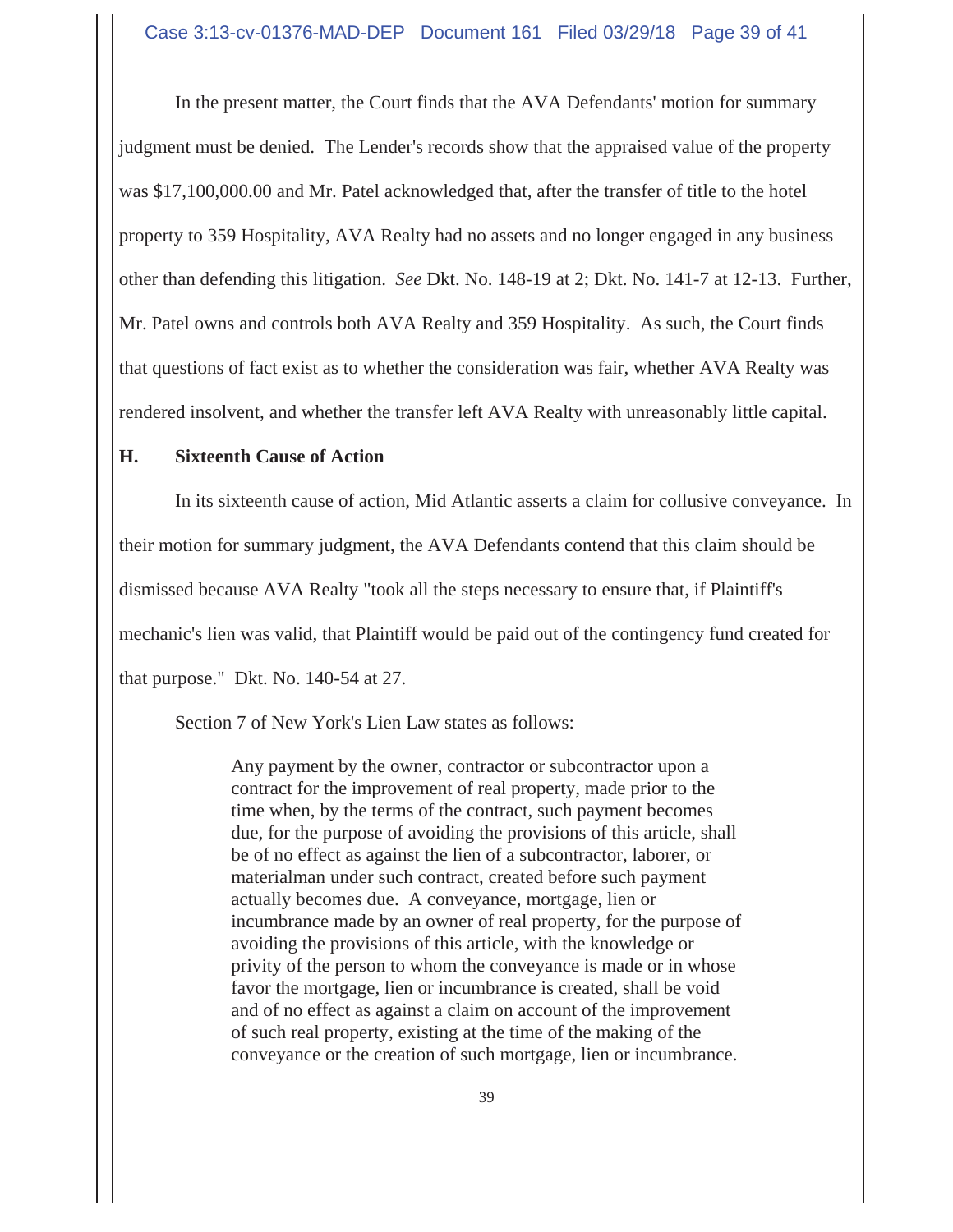N.Y. Lien Law § 7.

As Mid Atlantic correctly contends, questions of fact preclude summary judgment as to this claim. The conveyance of title from AVA Realty to 359 Hospitality, followed by 359 Hospitality's making of a mortgage on the Property in the amount of \$11,000,000.00, raises questions of fact as to whether the transfer of title and mortgage was made for the purpose of evading Mid Atlantic's lien, as alleged in the complaint. Moreover, as to the AVA Defendants' claim that they took steps to ensure that if Mid Atlantic's lien is valid it would be paid from a "contingency fund," there is no evidence showing that such a fund, if created, is still in existence. *See* Dkt. No. 148 at ¶ 132.

Accordingly, the Court denies the AVA Defendants' motion seeking dismissal of Mid Atlantic's sixteenth cause of action.

# **IV. CONCLUSION**

After carefully reviewing the entire record in this matter, the parties' submissions and the applicable law, and for the reasons set forth above, the Court hereby

**ORDERS** that Mid Atlantic's request to strike the Varish Certification and both Varish Declarations is **GRANTED**; and the Court further

**ORDERS** that the parties' letter motions seeking to further address Mid Atlantic's

request is strike (Dkt. Nos. 159 & 160) are **DENIED** as moot; and the Court further

**ORDERS** that the parties' cross-motions for summary judgment (Dkt. Nos. 140 & 141) are **DENIED**; and the Court further